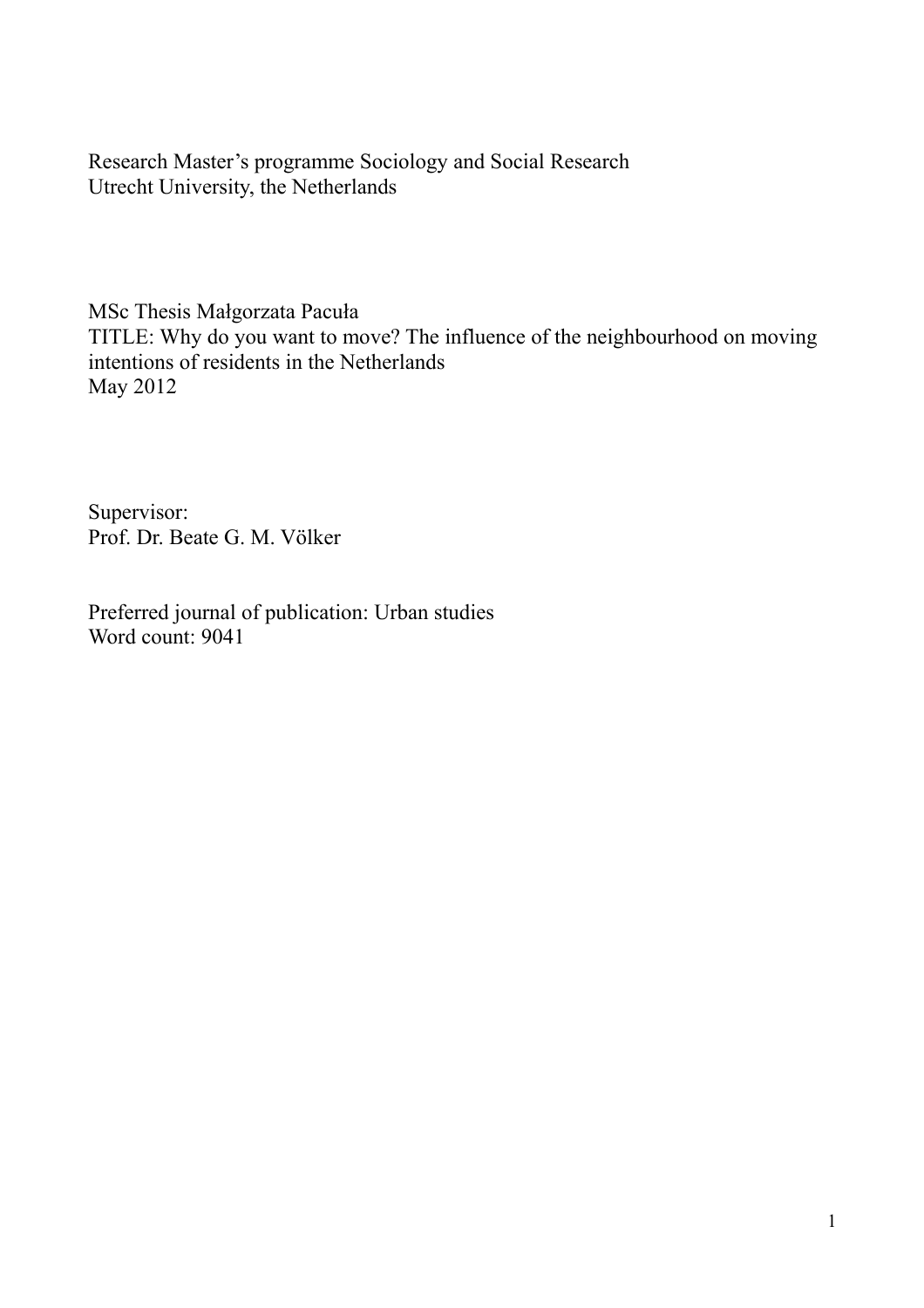Why do you want to move? The influence of the neighbourhood on moving intentions of residents in the Netherlands

Małgorzata Pacuła

# **Abstract**

Little attention has been paid to the role of neighbourhood characteristics as conditions for changing the place of residence. We addressed the influence of both the individual and neighbourhood characteristics on the residential intentions in the Netherlands. Using a cost/benefit approach, we formulated hypotheses on why people intend to move. We also took into account that neighbourhood characteristics will differ in their impact on moving intentions depending on the individual's characteristics. Using the Housing Research Netherlands Survey (n=61,946 and 3839 neighbourhoods) enriched with neighbourhood characteristics provided by Statistics Netherlands we estimated logistic multilevel models of moving intentions. We found that neighbourhood characteristics matter, but are mediated by individual ones. Residential satisfaction seems to be the strongest predictor of moving intentions; however other factors still play a role. The cost/benefit approach is generally supported. Disorder in the neighbourhood influences the intention to move as an individual's perception, while the average level of disorder seems not to matter.

# **1. Introduction**

The Netherlands has one of the highest mobility rates in Europe<sup>[1](#page-1-0)</sup> (Vandenbrande *et al.*, 2006). Residential mobility is a "definitive housing change of a person or household" (Elordui-Zapaterietxe *et al*, 2006, p. 2). It affects structure of regions, economic growth as well as social problems, so it is scientifically interesting for geographic, economic and social studies. Studying the underlying mechanisms can contribute to further understanding of societal problems, such as, social integration, local crime and job mobility. Fischer (2002), while discussing impact of the mobility, distinguishes between individual and neighbourhood consequences. He points out that moving out of segregated neighbourhoods could be a benefit for the individual who moves, but at the same time can bear negative consequences for the neighbourhood, such as further segregation (i.e. concentration of poor households and ethnic minorities). Residential moves entail the disruption of social ties, which have potentially important influence on social integration of residents and crime

<span id="page-1-0"></span><sup>1</sup> High mobility rates refers to: short average duration of stay per dwelling, low median age at leaving parental home, low percentage of people who have never moved after leaving parental home and high average percentage of people who do intend to move in the next five years.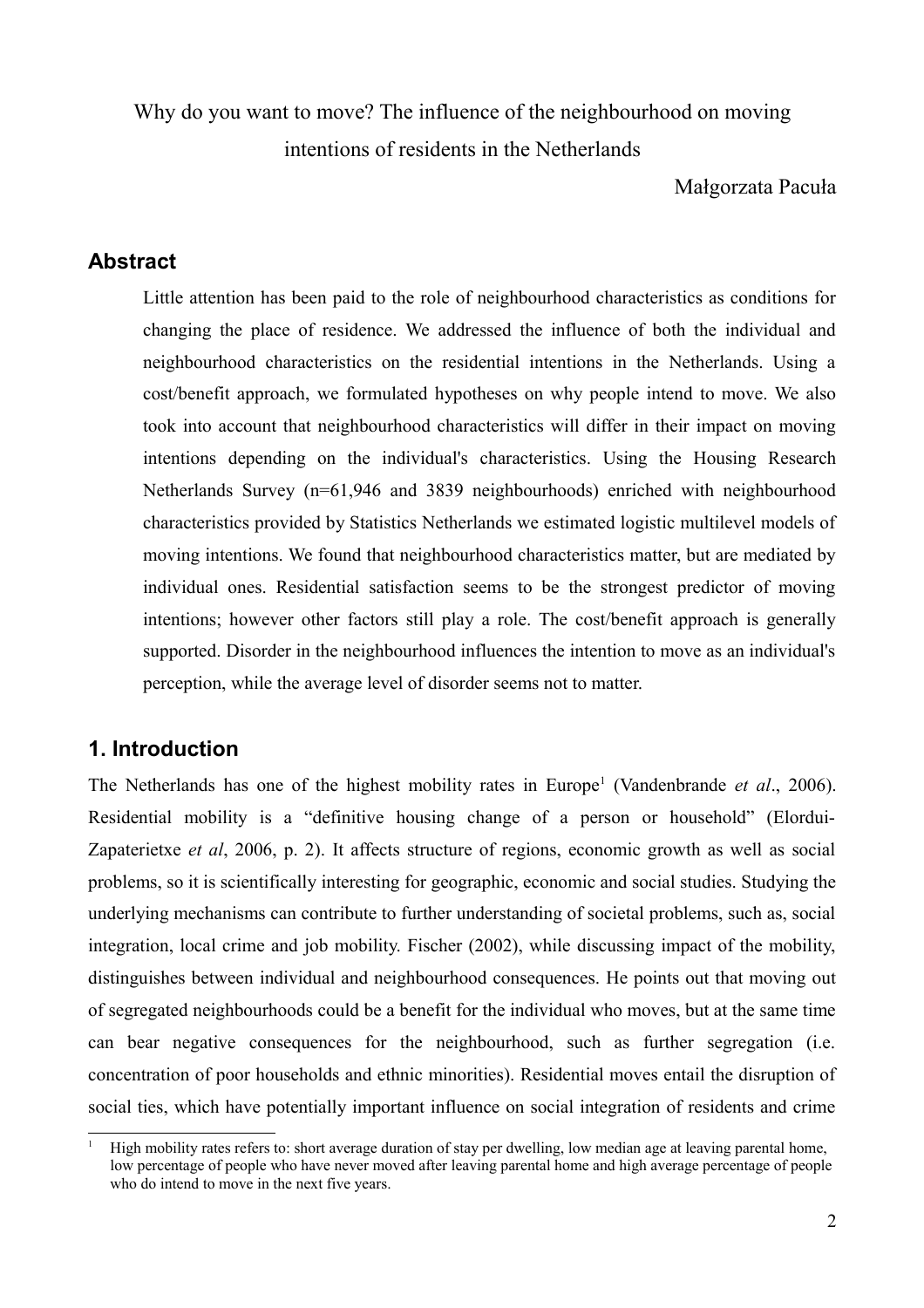rates in the area. Fischer concludes with the observation that residential mobility is often a response to local problems rather than a cause.

Does the neighbourhood matter? While most of the residential mobility literature has been emphasizing the role of individual characteristics as a cause of mobility, few explicitly addressed the role of the neighbourhood as a reason for changing the place of residence (Clark and Ledwith, 2006). The number of studies introducing neighbourhood effects has increased rapidly over the last two decades (Dietz, 2002; Lupton, 2003; Hedman and van Ham, 2011). The neighbourhood's composition and structural characteristics have been shown to influence an individual's well-being (Aneshensel and Sucoff, 1996; Ross and Mirowsky, 2001; Caughy *et al*., 2003; Mohnen *et al*., 2011), socio-economic status (Hedman 2011) as well as local crime rates and youth delinquency (Sampson and Groves, 1989; Sun *et al.*, 2004; Hipp, 2010). However, the role of neighbourhood is still only partly understood in the process of residential mobility.

In the remainder of this paper, we turn to examining the influence of the neighbourhood on prospective mobility, by looking at the intention to move. The actual mobility can be seen as the final stage in a process consisting of: residential dissatisfaction, inclination to move and intention to move (Lu, 1998; Clark *et al.*, 2006). A mismatch between current and desired housing characteristics leads to so called 'residential stress', a cause of dissatisfaction. Dissatisfied household members can choose to ignore this mismatch, reduce it, or consider moving away (Permentier *et al.*, 2007). A wish to move after exceeding a certain threshold successively becomes the intention to do so. The intention to move includes those who really wish to move (as a response to residential dissatisfaction or stress) as well as those who only sometimes think about moving. Studying moving intentions is not the same as studying actual movement. Some people often don't realise their plans, and others move unexpectedly without a clear a priori intention (Lu, 1999). However, "…planned mobility is subject to the same basic demographic forces as actual mobility" (Clark and Ledwith, 2006, p. 1090). While actual moving resembles past actions, the future intention to move examines whether a further, more substantial migration of people should be anticipated. "Although such intentions or expectations cannot be taken as hard predictors of future mobility (…), they might indicate new future trends" (Vandenbrande *et al*., 2006, p. 9).

The literature on moving intentions consists of two main streams (Clark and Ledwith, 2006). The first examines the extent to which moving intentions are being realised, and which conditions translate the intentions into actual mobility (Lu, 1998; Lu 1999; Fang, 2006; De Groot *et al.*, 2011; Coulter *et al.*, 2011). The second examines how the intentions relate to the individual and the neighbourhood characteristics (Clark and Ledwith, 2006; Clark *et al*., 2006; van Ham and Feijten, 2008; Feijten and van Ham, 2009).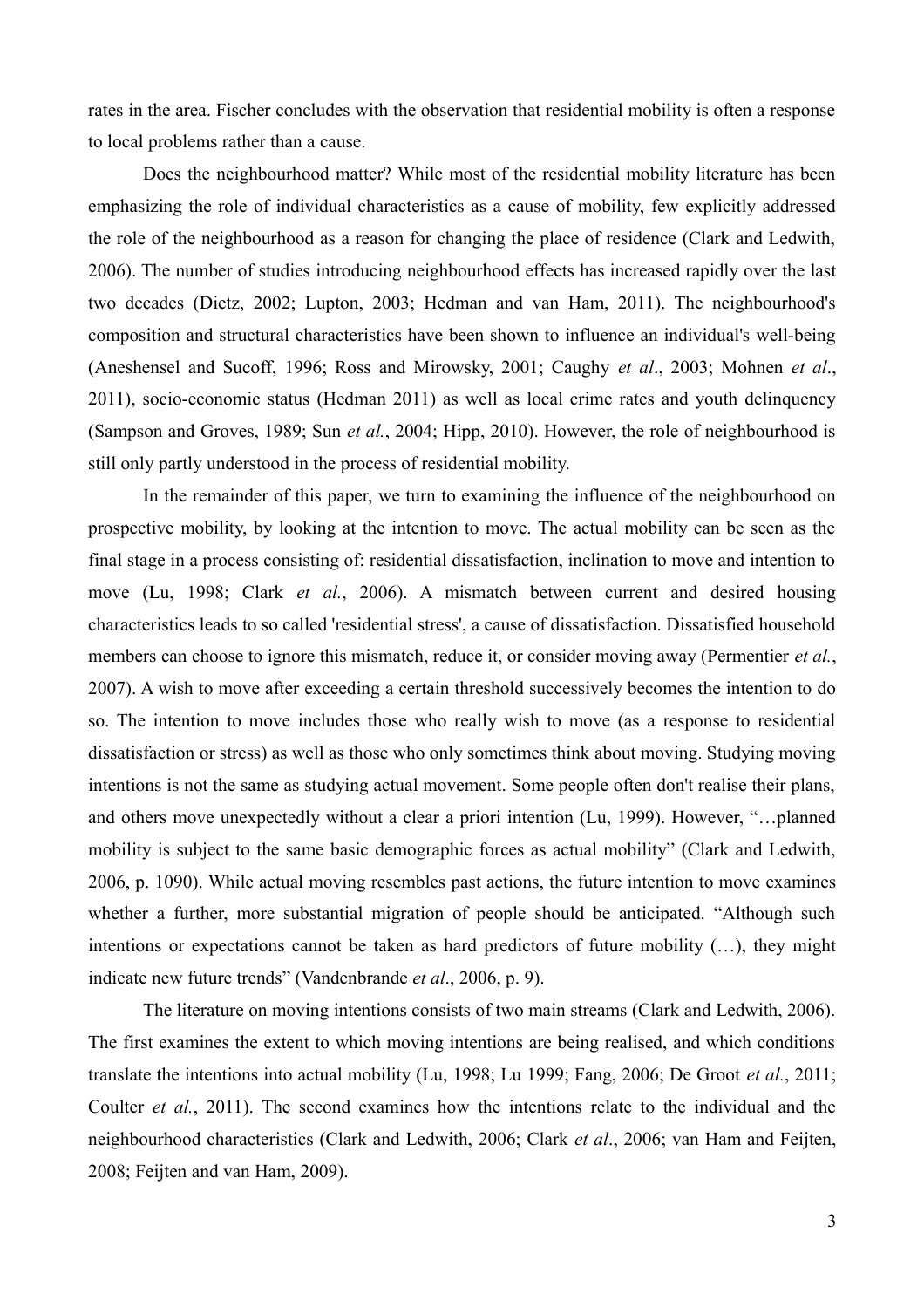This paper contributes to the second stream of literature by addressing a number of important conditions not previously explored in detail. Firstly, household, individual and neighbourhood characteristics are considered simultaneously. Secondly, in this paper we will develop arguments based on social-physical disorganisation and the homophily assumption, on the direct influence of the neighbourhood on the moving intentions of residents. Authors who have discussed the neighbourhood and its importance for moving, found an important impact in terms of satisfaction with the neighbourhood, ethnic composition, population turnover and change over time (Feijten and van Ham, 2009; van Ham and Feijten, 2008; van Ham and Clark, 2009).

In this paper we will look not only at structural neighbourhood characteristics, but also at (1) subjective perceptions of the neighbourhood situation, (2) differing from the neighbourhood's composition as well as (3) perceived past changes and anticipated changes in the future. Finally, we will explore the interplay between the effects of neighbourhood characteristics and individual ones.

The aim of this paper is to contribute to a more comprehensive understanding of moving intentions, focusing on neighbourhood characteristics together with individual ones as well as on their interplay. Consequently, on the basis of an analysis of the *Housing Research Netherlands* survey (HRN) 2009, our research question reads as follows:

*Can the intention to move be explained by individual (social demographic and household) and neighbourhood characteristics as well as by their interaction?*

Subsequent sections will discuss theoretical background with the hypotheses, provide a description of the data and the methods used, followed by the presentation of the results and concluded by a discussion of the findings and directions for further research.

# **2. Theory and Literature Review**

In line with the structure of the arguments, the theory consists of three steps i.e. individual characteristics, neighbourhood characteristics and the interaction between them.

### **2.1 Individual characteristics**

There are two bodies of literature which enhance our understanding of individual characteristics with regard to moving intentions: 'dissatisfaction' and 'cost/benefit' approach'. The first is the literature on perceiving mobility as an outcome of dissatisfaction, while the second discusses rational calculations of the costs and benefits related to moving. The rational choice theory in general assumes that individuals seek to balance costs against benefits. In other words, the potential gains associated with moving should exceed the costs (Frank, 2005). There is, however, a substantial overlap between these two approaches (Clark *et al.*, 2006). Therefore we use both when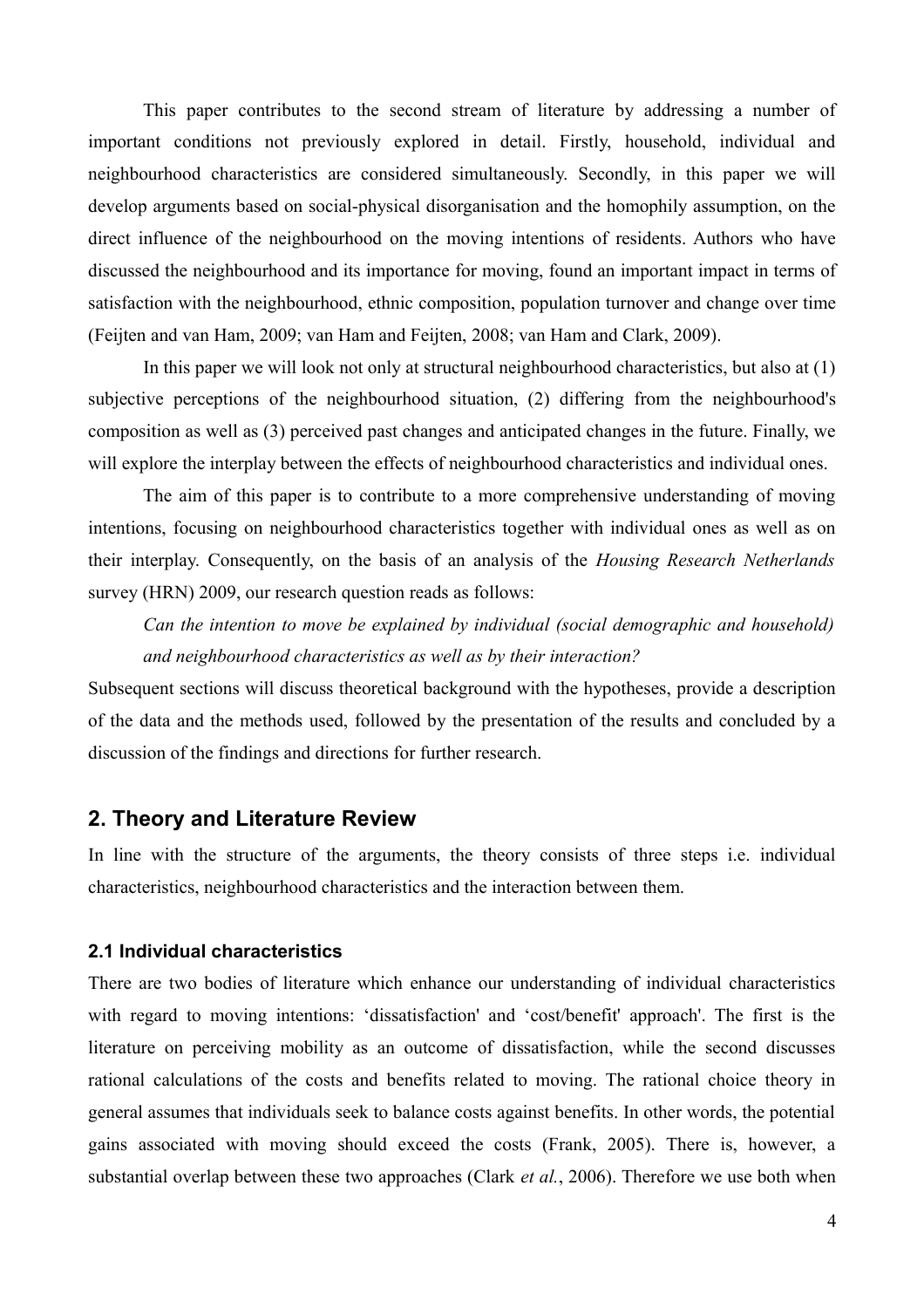formulating our hypotheses. Furthermore, mobility intentions are influenced by individual preferences and constraints (Vandenbrande *et al*., 2006). Preference for leaving or staying in a neighbourhood might coincide with various life course transitions. Firstly, two important individual factors are argued to play a role in understanding residential intention (over the life course). These are age and household composition. Elderly residents are, in general, more settled, more attached and less mobile than the young. They are also more satisfied with their dwellings, hence are expected to intend to move less frequently (Dekker *et al*., 2011; Feijten and van Ham, 2007; Varady, 1989). Retired residents are the least mobile group (Dekker *et al*., 2011). Probably, the costs of moving are relatively higher for the elderly, or are outweighed by the benefits of staying. The oldest people, however, with possibly decreasing health and the possibility of being widowed, might be less satisfied on their own and consider moving, especially to caring institutions (Bloem, 2008).

Also, household composition matters: getting married, expecting a child or undergoing a divorce, affect the intention to move. Each changes individual preferences, pushing the satisfaction out of equilibrium. Overcrowding and a lack of space are potential "stressors" influencing one's degree of dissatisfaction with the house (Brown and Moore, 1970). Too much space, on the other hand, also can be a potential "stressor". For example, the cost of maintaining too large house (e.g., in terms of heating) can be decreased by moving to a smaller apartment. Particular households weight "stressors" differently (Brown and Moore, 1970). Families with children studying and playing in the neighbourhood might be more attached to the place, hence more satisfied and less often intending to move. However, findings with regard to that are mixed (Dekker *et al.*, 2011). Couples consist of two adults whose preferences may differ. They have to seek compromises for two different perspectives such as job and satisfaction, so they may not express the intention to move too often. Single and divorced persons are usually the most mobile and most inclined to express the intention to move (Feijten and van Ham, 2007). They are not constrained by the other person with potentially different residential preferences, so they can move more freely. Also their moving costs might be lower.

The third factor is income. Having a low income decreases the number of options as to where one can live (a lower possibility with regard to choosing a satisfying dwelling). Having a higher income might be related to the additional resources to cover the costs of moving, which is expected to increase the intention to move.

Related to income is educational status. Highly educated people are expected to have fewer local ties, hence moving for them would be less socially costly than for the less educated, who have invested time in establishing relations with neighbours (van Ham and Feijten, 2008).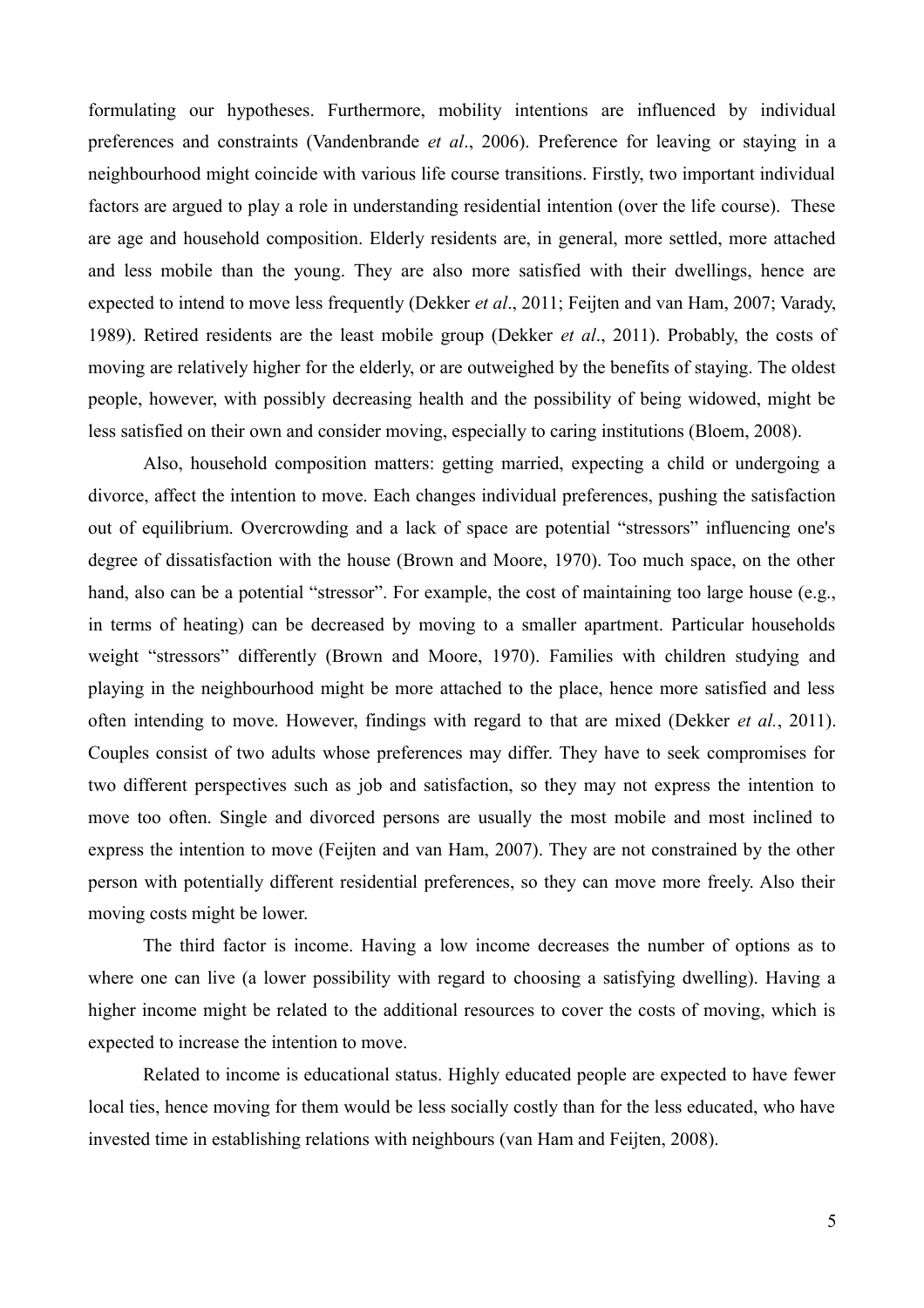*Hypothesis 1) Life course: Moving intentions depend on individual characteristics and life course situations. Specific life situations influence the transaction cost of moving. For elderly, families with children, and less highly educated persons, moving bears more costs than for younger, households without children, and more highly educated persons. Hence they are expected to have lower moving intentions. The higher the income, the lower the intention to move.*

Moving costs are both financial and social. Looking for another place to live is time consuming and costs money. The transport of furniture is also a cost which should be included in the evaluation of moving costs. Social costs of moving relate to people, for example, actual mobility interrupts social ties with neighbours and requires the establishing of new ties in the new neighbourhood. The same line of reasoning holds for additional investments in the house, which are expected to decrease the benefits of moving. This can have two theoretical explanations. Firstly, making a move after, say, rebuilding a kitchen is considered as a loss of time and finances (Frank, 2005). People might think "I invested in this house, so I want to use it, and benefit from it". Secondly, potential investment, such as maintenance and refreshment, is expected to increase satisfaction with the house, hence decrease the benefits of moving out.

Another factor linked to the subjective costs of moving is residential satisfaction. It is a crucial determinant of residential intentions. "Residential satisfaction depends on structural variables, including household and location characteristics as well as 'social bonds' (…) acts as an intervening variable, mediating the effects of household and location characteristics on mobility" (Lu, 1998, pp. 1474-5). Similar to investment, high residential satisfaction increases the cost of moving. A potential move would carry the loss of a highly satisfying dwelling. Consequently, such a loss is a substantial part of the mobility cost calculation.

Last, but not least, is the difference between owners and renters: home owners are expected to have invested more in the house and are probably more satisfied with their dwelling. Hence they are expected to express moving intentions less frequently than will renters (van Ham and Feijten, 2008).

*Hypothesis 2) Investment and cost: a) The higher the investment into the current dwelling the lower the intention to move. b) The lower the cost of moving (dissatisfaction with dwelling, renting) the higher the intention to move.*

### **2.2 Neighbourhood characteristics**

The variation in moving intentions can be partially explained by neighbourhood attributes and the perception of neighbourhood change. Living in a neighbourhood means being exposed to a specific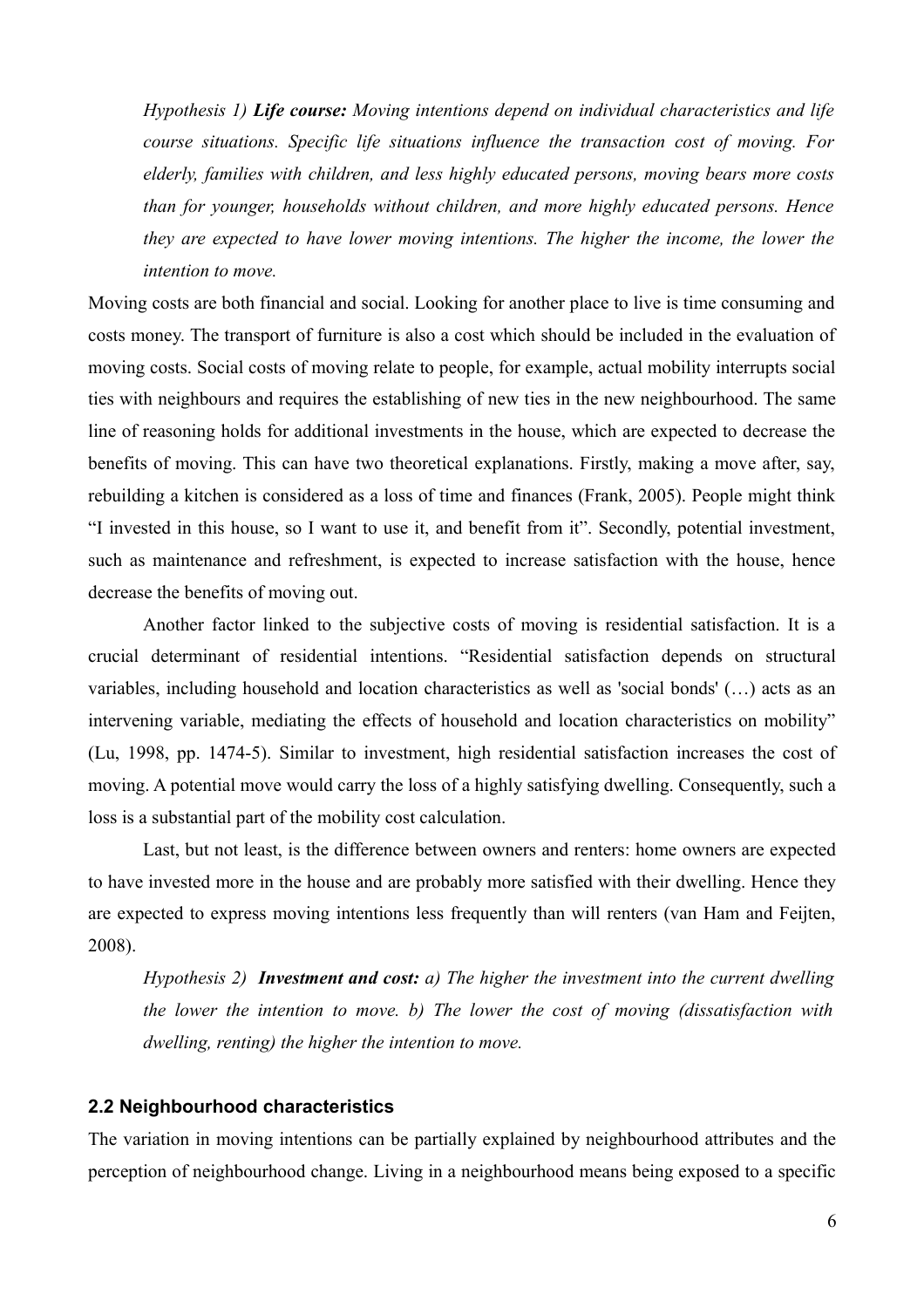social and physical environment. Previous studies have mostly looked at the influence of a neighbourhood's structural characteristics in terms of disorder (Sampson and Groves, 1989; Lowenkamp *et al.*, 2003; Sun *et al*., 2004), or the other way around (Kubrin and Weitze, 2003; Hipp, 2010). Both approaches seem to assert that mobility plays an important role in shaping the order and disorder of the neighbourhood's structure. Physical disorder is understood as damage to buildings, litter on streets, etc., while social disorder *"…*refers to the inability of a community to realize common goals and solve chronic problems" (Kubrin and Weitze, 2003, p. 374).

The broken windows theory, or physical disorganisation theory, states that minor acts of delinquency may lead to higher crime rates. Cues such as unrepaired windows and abandoned cars are assumed to be signals for the criminal offenders, informing them that the residents do not care for the neighbourhood (Wilson and Kelling, 1982; Sampson and Raudenbush, 2004). Although empirical evidence for the theory is mixed (Sampson and Raudenbush, 1999; Sampson and Raudenbush, 2005), it still makes sense to use it in the residential context. Physically deprived neighbourhoods and residents' perception of the neighbourhood as being unsafe (related to a subjective perception of crime) decrease satisfaction with the neighbourhood (Parkes *et al.*, 2002), which increases the intention to move (Lu, 1998).

Social disorganisation theory states that a low socioeconomic status, a high degree of racial heterogeneity, and a high rate of residential mobility, affect a neighbourhood's ability to organize itself and causes social disorder (Sampson and Groves, 1989). Though empirical tests of the theory provide mixed support (e.g. Sun *et al*., 2004; Sampson and Groves, 1989; Lowenkamp *et al.*, 2003), they do suggest that mobility is one of the causes of social disorder. Recently, however, the assumed causality has been questioned (Kubrin and Weitze, 2003; Hipp, 2010). Empirical testing using longitudinal surveys conducted by Hipp (2010) suggest that mobility is influenced by social disorder, rather than the other way around. Socially disorganised neighbourhoods might therefore be a reason for a resident to intend to move.

Next to physical and social disorder, neighbourhood change is expected to affect moving intentions. While the current situation matters, it is still plausible that people's comparison of the present with the past and the expected future will have an independent effect on the intention to move. For example, among two different neighbourhoods with the same degree of social disorder, the one which has deteriorated compared to the previous year might experience more residential intentions. Neighbourhood changes are a result of the change in demographic characteristics, such as age, number of children, employment status, etc. Furthermore, selective residential mobility can also contribute to change in terms of socio-economic and racial composition in the neighbourhood (Hedman, 2011; Hipp, 2010). Feijten and van Ham (2009) focused their analysis explicitly on the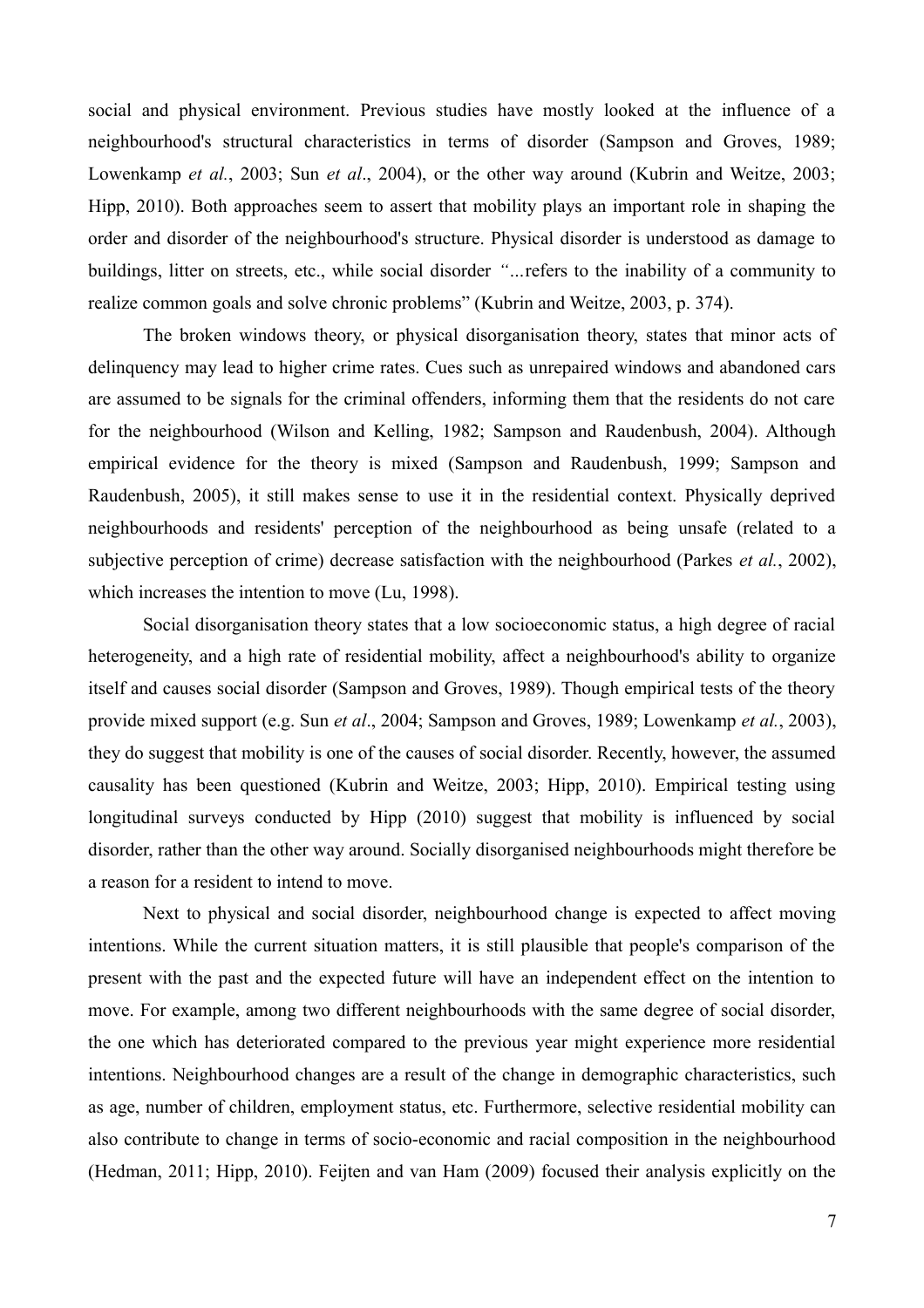perception of change in the neighbourhood. Their findings support the model where change matters. Perceiving: (1) a decline in the neighbourhood, (2) an increase in the percentage of ethnic minorities and (3) a high population turnover, increase the probability of intending to leave a neighbourhood. Conversely, living in a neighbourhood with an increase in socio-economic status decreases the intention to leave.

*Hypothesis 3) Disorganisation: The higher the social and physical disorder in the neighbourhood, the higher the intention to move.* 

*Hypotheses 4) Deterioration: If the neighbourhood has deteriorated or is expected to deteriorate moving intentions will increase.*

#### **2.3 Interaction between individual and neighbourhood characteristics**

It is well established that individuals prefer to interact with people similar to themselves. Interactions with similar others are rewarding (Homans, 1958). This is also stated by the homophily principle: individuals prefer to interact with similar others (McPherson *et al*., 2001), which is widely applied in studies on networks and social relationships. One can expect that this principle is also applicable in mobility studies, that people will intend to leave a neighbourhood if the other residents are different with regard to relevant socio-demographic characteristics (van Ham and Feijten, 2008). Such important social characteristics are income, age, household composition, ownership and ethnicity. In general, the argument is that if an individual differs from dominant compositional characteristics, moving intentions increase, because "others" can have opposing preferences and realizing them can decrease the satisfaction of the individual. To illustrate this, an example of opposing household preferences. An elderly couple might prefer quiet during the evening, while a young single-person household might prefer to organise a party at the weekend. When the single household realises their preference, this could entail residential dissatisfaction on the part of the elderly couple and increase their intention to move.

Additionally, differing from other neighbours with regard to ownership is expected to matter differently for home owners and renters. Home owners have invested more in the house, bought it with an intention to stay longer in the area, and for whom moving our carries potentially more costs than for renters. Selling the house is much more energy and time consuming than ending a rental contract. Moreover, home owners are the ones who tend to be more closely bound to the place in which they live, more dependent on it, hence have invested and care more for it than renters. Consequently, home owners surrounded by renters might be dissatisfied with the fact that they are the main caretakers and do not share the costs of investment in the area equally with other residents.

Finally, ethnic groups vary with the degree of how much similar neighbours they want to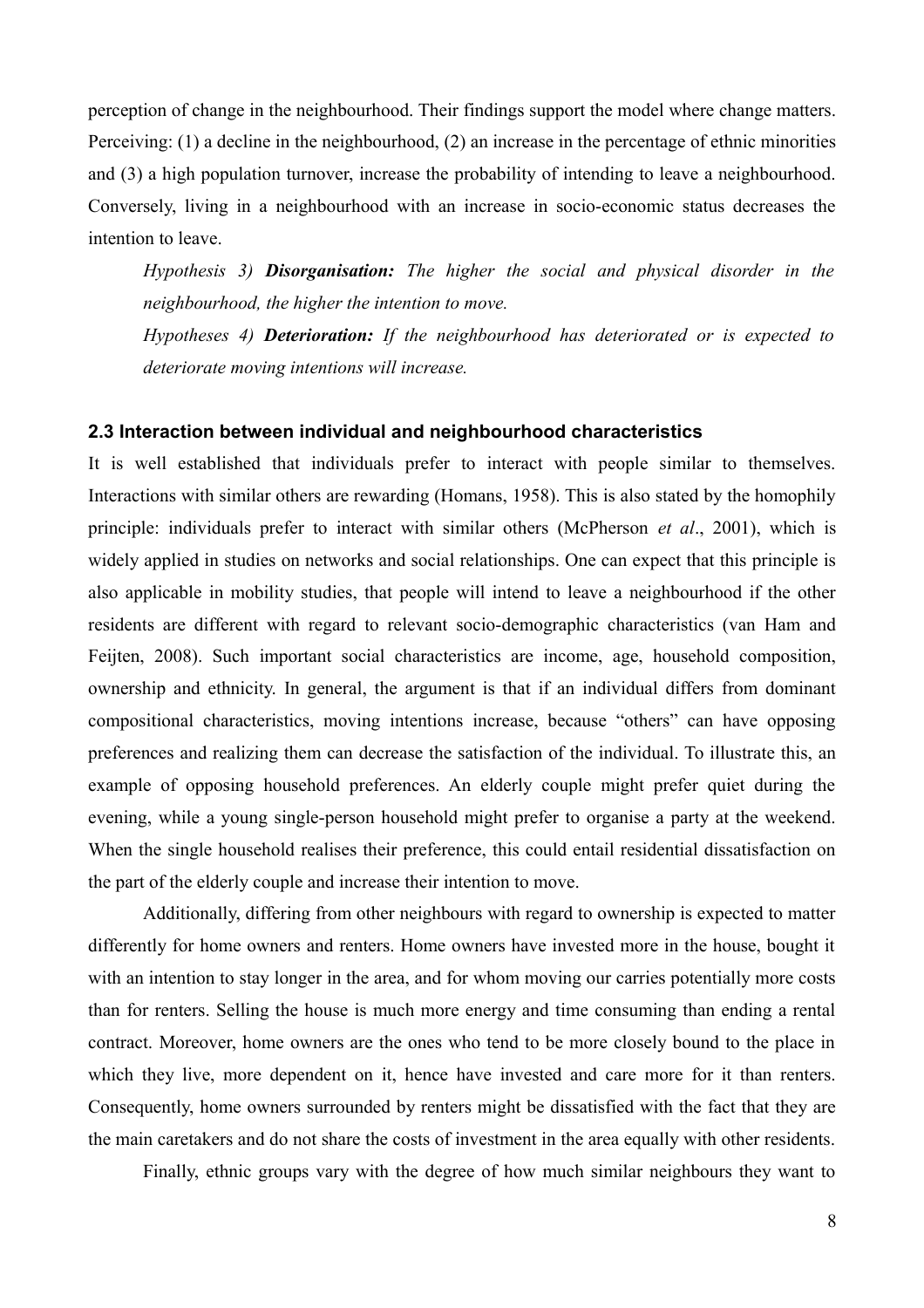have. Clark (1986) points out that in the USA, blacks preferred a 50% racial mixture in the neighbourhood, while whites preferred 0-30% blacks in the neighbourhood. In the Netherlands, ethnic minorities tend to move out of concentrated neighbourhoods<sup>[2](#page-8-0)</sup> less often than the ethnic majority. Moreover, minority groups more frequently move into concentrated neighbourhoods from non-concentrated ones (Bolt and van Kempen, 2010). A study by Doff and Kleinhans (2011) aimed to trace households relocated by force out of concentrated areas. Most of the households reported improvement, but there were considerable differences between ethnic categories. "Native" Dutch experienced neighbourhood improvement significantly more often than Surinamese/Antilleans and Turks/Moroccans (Doff and Kleinhans, 2011).

*Hypothesis 5) Homophily: Differing from the average neighbourhood composition (with regard to age, income, ownership, ethnicity and household composition) will increase the intention to leave the neighbourhood.* 

*Hypothesis 6) Differential homophily: a) Differing from neighbours with ownership will also increase an intention to move for home owners mostly. b) Differing from neighbours with ethnicity will also increase an intention to move, but with a different intensity, depending on the ethnicity of the focal actor.*

# **3. Data, Measurement and Methods**

### **3.1 Data**

To test the hypotheses, data at both individual and neighbourhood levels were used. For the individual-level, Housing Research Netherlands Survey (Dutch acronym Woon 2009)<sup>[3](#page-8-1)</sup> was employed. HRN is based on a representative sample of the population of the Netherlands, aged 18 and over not living in institutions. It contains detailed information on individuals and their housing situation; obtained both from questionnaire as well as municipal registration. The neighbourhoodlevel data were taken from the Dutch national statistics on districts and neighbourhoods (Dutch acronym KWB 2009)<sup>[4](#page-8-2)</sup>. The variable used as a proxy for neighbourhood was the four-digit postal code, which is the lowest most detailed spacial variable allowing combining both datasets. Although formally defined borders of postal code do not directly represent the neighbourhood as perceived by residents (Galster 2001), in urban areas "four-digit postal codes come close to what people may perceive as their neighbourhood" (van Ham and Feijten, 2008: 1155-1156; compare: Schaake, 2009).

<span id="page-8-0"></span>Neighbourhoods with high degree of ethnic minorities.

<span id="page-8-1"></span><sup>3</sup> *Woon Onderzoek Nederland* before 2006 known as Housing Demand Survey (*Woning Behoefte Onderzoek* WBO). Raw data from the Dutch Ministry of Housing, Spatial Planning and the Environment (VROM) is available through the Netherlands Scientific Statistical Agency.

<span id="page-8-2"></span><sup>4</sup> *Kerncijfers wijken en buurten* – Core figures districts and neighbourhoods.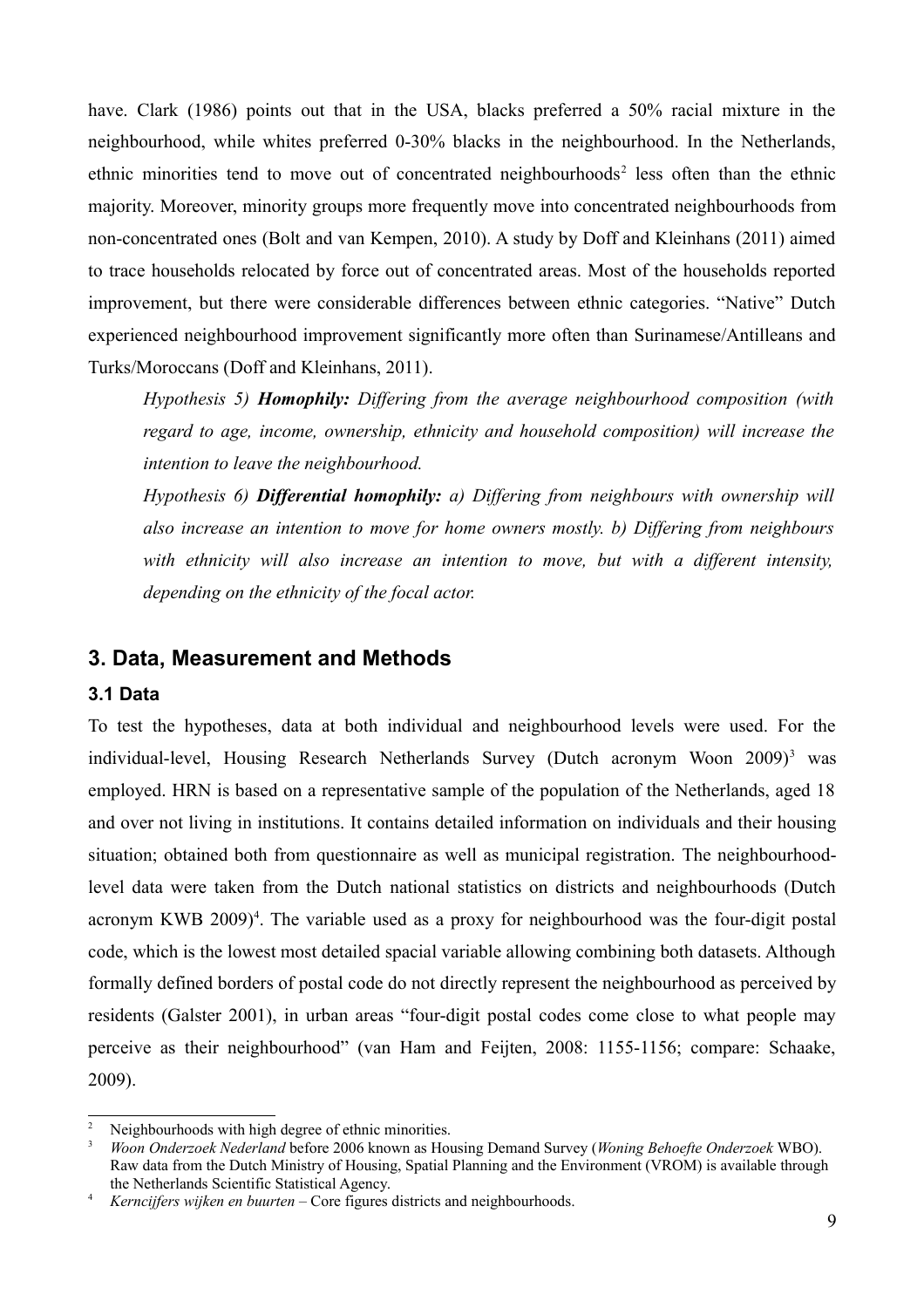In HRN 8,785 respondents did not answer crucial questions on the housing situation and were deleted, 90% of them lived in the household with children. This should be taken into account while analysing the effect of the household. For the analysis we chose respondents living: 1) in a flat or single-family dwellings, 2) with family or alone, 3) between 18 and 88 years. Following this selection, the research sample dropped from 78,071 to 64,632 respondents. KWB dataset consisted of 14,558 entries. Selecting only the neighbourhoods and aggregating them to the postcode level resulted in 3,839 unique postcodes. Merging the datasets generated 1,132 deletions in HNR. Of the remaining 63,500 respondents, 61,946 had valid outcomes on all independent variables and were included in the analysis.

#### **3.2 Measurement**

#### *Dependent variable*

*Intention to move* is a binary dependent variable, based on HRN dataset and addresses weather the respondents intend to move within 2 years. There were 5 possible options to choose, but the answers were very skewed (more than 50% chose "Definitely not"), so remaining categories were collapsed into one.

Some could argue that the question is a proxy for a wish rather than an intention; however from the respondents who intended to move: 56% undertook actions to look for the house and 37% plan to do it within a year. So, the time frame and actions undertaken are convincing to consider it as an intention.

#### *Independent variables*

To test the first hypothesis on the life course, five variables were constructed. *Age* and *age squared* were measured in years. *Household* composition consisted of 4 categories: Single, Couple, Couple+children, Single parent+children<sup>[5](#page-9-0)</sup>. *Income* measured in 1,000s of Euro per year, was disposable household income divided by the amount of household members. To correct for outliers incomes below 0 euro were recoded as 0 euro (201 cases, which is 0.26% of the sample) and incomes above 68,294 euro as 68,294 euro (390 cases, which is 0.50% of the sample). *Education* was measured as the highest completed educational attainment. It counts the years spent at school, which an average person needs to complete a particular level<sup>[6](#page-9-1)</sup>.

In order to test the second hypothesis on the investment and profit four variables were constructed. The *investment house* was an ordinal category treated as continuous. To account for this *investment squared* was added. Respondents were asked how much within last 12 months they

<span id="page-9-0"></span><sup>5</sup> Categories with "Others" were excluded in the selection. Less than 5% of respondents lived with other household members than partner or children.

<span id="page-9-1"></span>Levels were coded as follows: none= 0 years; special education = 8 years; LBO, VMBO, MAVO, Other = 12 years; HAVO = 13 years; VWO = 14 years; MBO = 14,5 years; HBO = 17,5 years; University = 19 years.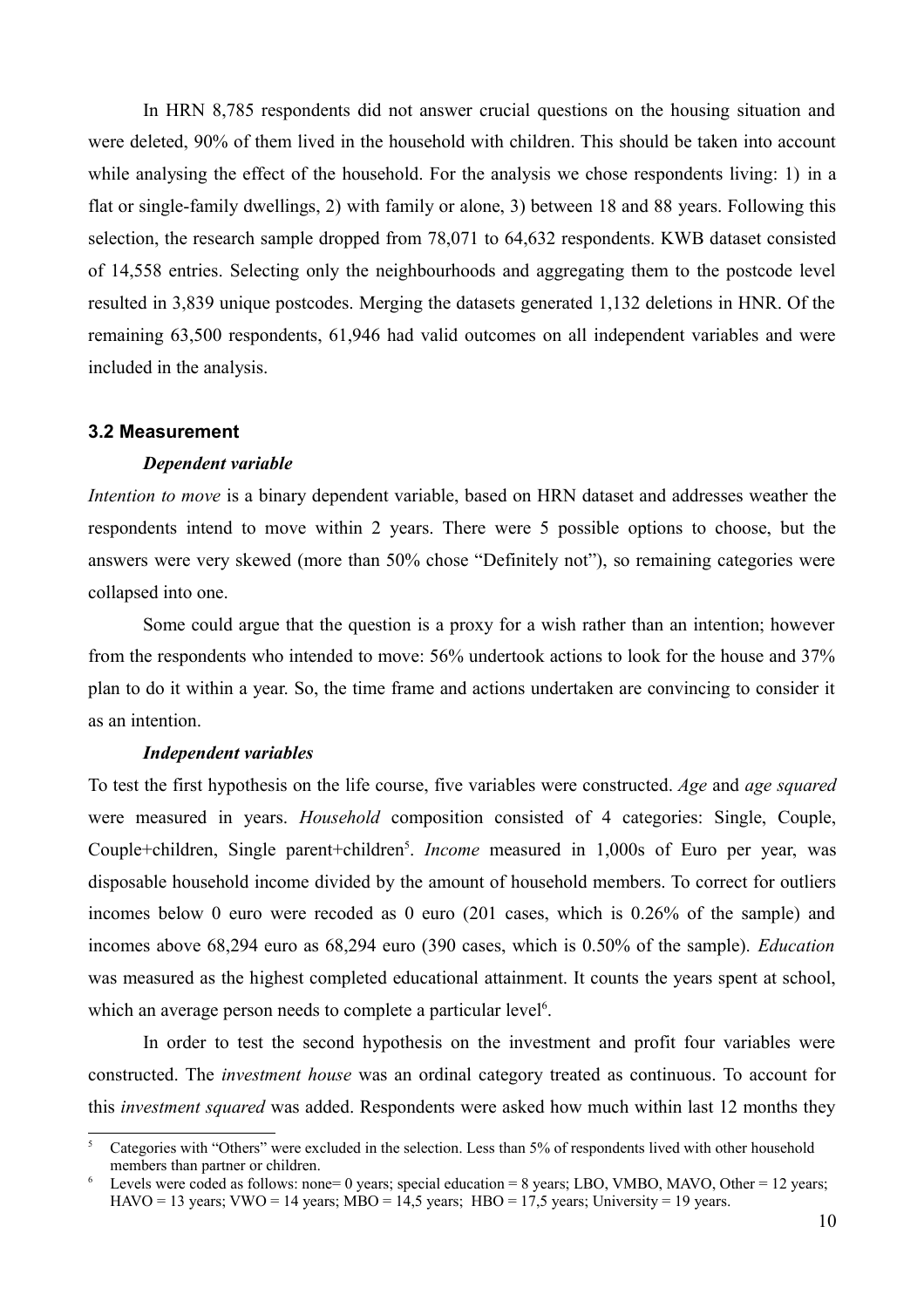spent on the works related to the dwelling. Since this question addresses only those who's dwelling was maintained and who paid for it<sup>[7](#page-10-0)</sup> (50% of respondent), therefore two additional categories were added (in total [8](#page-10-1): No investment, Investment not paid by the respondent<sup>8</sup>, Respondent paid 0euro, 0-350euro, 350-1000euro, 1000-2500euro, 2500-10000euro, 10000+euro). *Satisfaction house* allowed 5 possible options to choose, due to a skewed distribution it was treated as binary ("Not satisfied/neutral"=0, "Satisfied"=1). *Owner* was dichotomous (Renter=0).

To test the third hypothesis on the neighbourhood disorder three variables were constructed using PCA<sup>[9](#page-10-2)</sup>. First, *social disorder* was the mean of being disturbed by: direct neighbours, other neighbours and noise (Cronbach's alpha=0.70). Second, *physical disorder* was the mean of noticing on the street: graffiti, rubbish, dog's poop and destructed telephone booths, bus or tram shelters (Cronbach's alpha=0.64). Third, *deterioration* was the mean of 2 items: weather respondent perceived or expects the neighbourhood to deteriorate (Cronbach's alpha=0.71). These three variables were recoded so the higher the value, the more disorder or deterioration in the neighbourhood. *Mean social, physical disorder* and *deterioration* are means of individuals' perceptions aggregated on the neighbourhood level.

Variables addressing the difference from the other neighbours were created to test the homophily hypothesis. *Difference-income* was measured as an absolute difference between individual's income (total household disposable income/amount of household members) and mean neighbourhood income per inhabitant of the neighbourhood. *Difference-age* was also an absolute difference between individual age and the mean in the neighbourhood; however the mean was computed from age categories rather than continuous variable<sup>[10](#page-10-3)</sup>. Difference-household, difference*ownership* and *difference-ethnicity* assigned for each category a corresponding percentage of dissimilar others in the neighbourhood. For example if 50% of the households in the neighbourhood were households with children and 20% were single households, than a particular household with children had assigned 50 and single household had 80. For ethnicity, for example, "0" means that all the neighbours have the same ethnicity and 100 means that nobody.

For the last hypothesis on cross-level interaction *Owner\*Difference-ownership* was generated, for renters it equals 0, and for owners equals: 1 \* "percentage of renters in the neighbourhood". *Ethnicity(dummied) \*Difference-ethnicity* was generated by multiplying dummied

<span id="page-10-3"></span>Since information on age composition was not available as a continuous variable, mean age of the neighbourhood was calculated from an equation: (*p0014*\***7** + *p1524*\***20** + *p2544*\***35** + *p4564*\***55** + *p65eo*\***75**) / (*p0014*+*p1524*+*p2544*+*p4564*+*p65eo*), where *p0014* stands for percentage of people in the neighbourhood aged 0- 14 years, *p1524* stands for aged 15-24 etc. The values "7", "20", "35", "55" and "75" are central values for each

<span id="page-10-0"></span><sup>7</sup> In the Netherlands while renting the house from a housing corporation (Dutch: wooncooperatie) or private owner,

<span id="page-10-1"></span>one can expect that the needed maintenance will be done by the corporation or the owner rather than the respondent. 8 Ibidem.

<span id="page-10-2"></span><sup>9</sup> Principal Component Analysis, Oblimin rotation. This technique was used because there was no single-direct question addressing the disorder and deterioration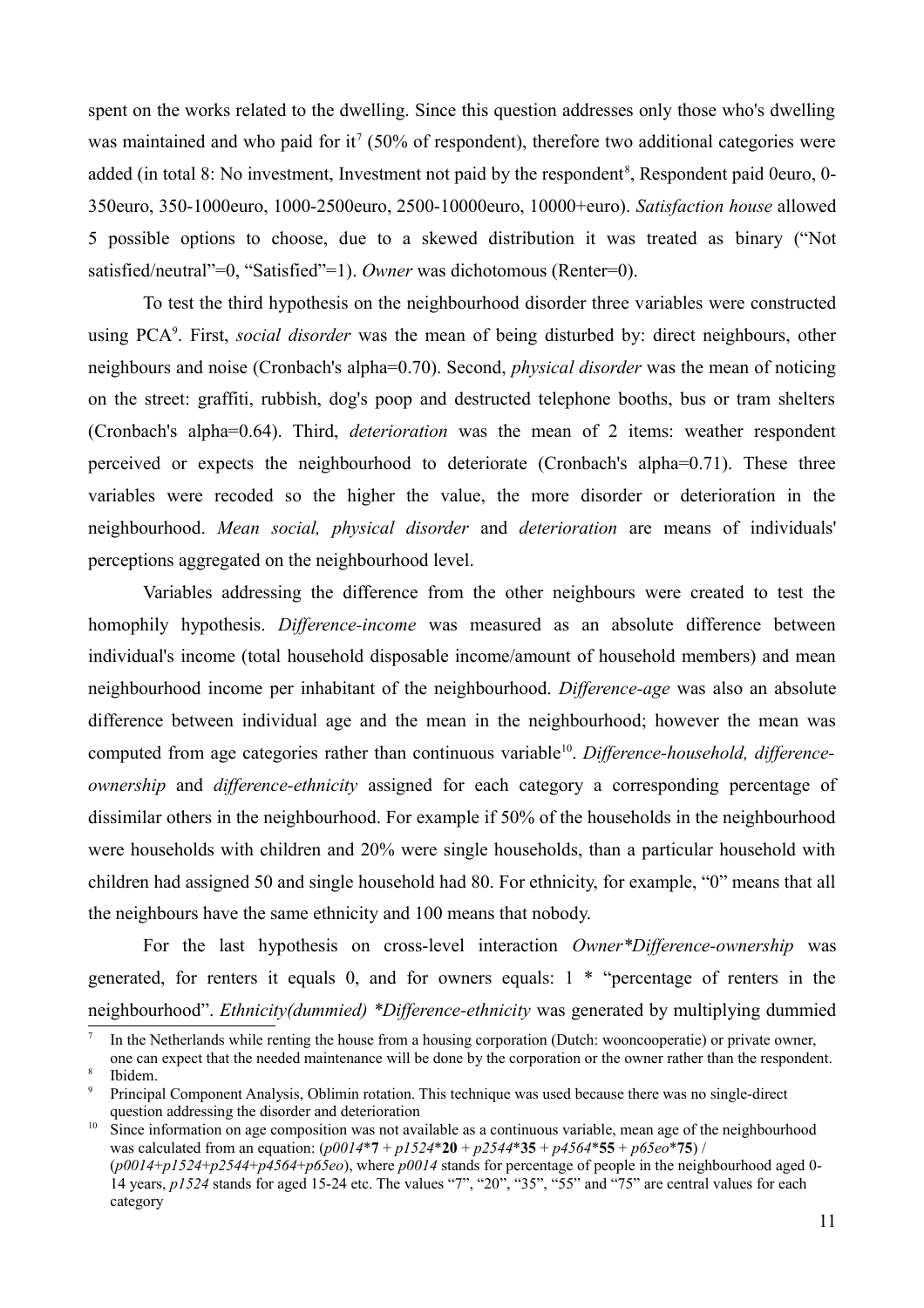ethnicities with corresponding difference-ethnicity.

### *Control variables*

Control variables for individual level *work* (No=0, Yes=1), *type-house* (Apartment=0, House=1), *rooms/person[11](#page-11-0), gender (female=1)* and ethnicity. *Ethnicity* is a registered ethnicity (for immigrants noted on the arrival to the Netherlands) recoded into: "Dutch", "Moroccan", "Turkish", "Antillean/Aruba", "Surinamese" and "Other"<sup>[12](#page-11-1)</sup>.

Control variables for neighbourhood level are *density* (amount of residents per hectare), *satisfaction neighbourhood* (Satisfied=1) and contact with neighbours. *Contact with neighbours* was also constructed by using PCA as mean of living in an area: with solidarity, people knowing each other, respondent having contact with direct and other neighbours (Cronbach's alpha=0.77). It was coded so the higher the value the better the contact with neighbours. Table 1 presents the summary statistics of the variables used.

### **3.2 Methods**

Because of the binary nature of the dependant variable, logistic regression is used to test the hypotheses on whether (1) or not (0) respondents intend to move. To account for potential interdependence of observations and clustering of data (many residents per one postcode) multilevel approach has been introduced. The chosen model has two levels: the postcode-neighbourhood level and the individual level. The model allows for the inclusion of cross-level interactions between individual and neighbourhood characteristics. The random slops of interactions were omitted due to the vast amount of observations, which dramatically extended the calculation time; this should be taken into account while interpreting the effects. In addition and even more important, our hypotheses were on average effects of neighbourhood and individual characteristics, so we had no theoretical reason to allow for random slopes.

An extra set of variables is added in each consecutive model. The first model (model 0) is an intercept-only model and includes no explanatory variables; model 1 includes a set of individual (household and dwelling) characteristics; model 2 includes the neighbourhood characteristics only; model 3 includes both individual and neighbourhood level characteristics; model 4 includes additionally interactions between neighbourhood characteristics and personal characteristics.

# **4. Results**

Table 2 shows the results of multilevel logistic regression models. Model 0 is the intercept-

<span id="page-11-0"></span><sup>&</sup>lt;sup>11</sup> Amount of rooms (including study rooms and living room) per household member.<br><sup>12</sup> Eirst category, the Dutch is the largest group from all the respondents  $(80\%)$ . Subset

<span id="page-11-1"></span><sup>12</sup> First category, the Dutch, is the largest group from all the respondents (80%). Subsequent 4 groups are the largest minority groups in the Netherlands.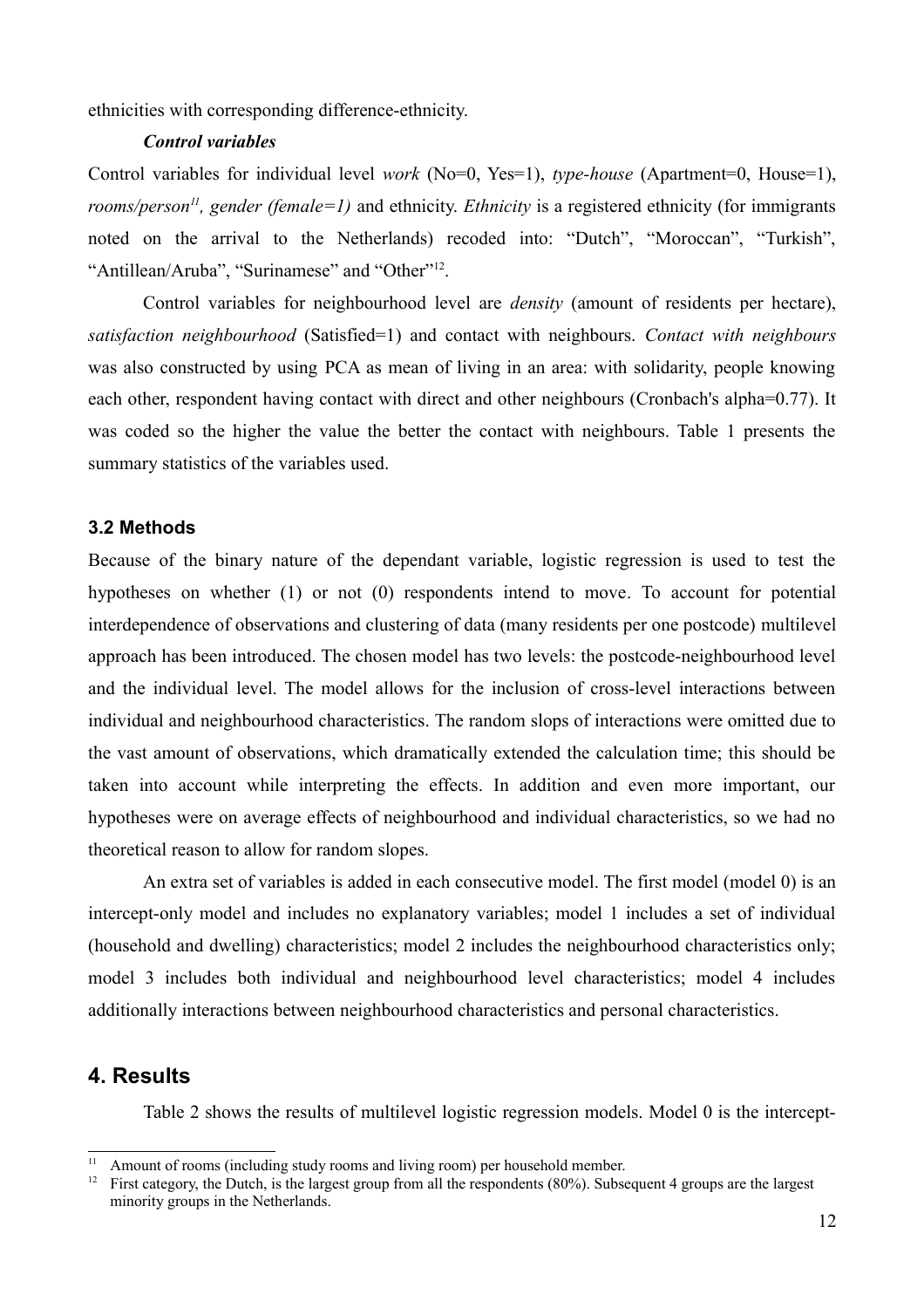only model including the constant without variables in order to calculate the interclass correlation coefficient (ICC). It is calculated from the intercept variance (0.208) and the variance of a logistic distribution  $(\pi^2/3=3.29)$  (Snijders and Bosker, 1999). The ICC [0.208/(0.208+3.29) =0.059] indicates that around 6% of the variation in intentions to move between residents can be attributed to factors measured at the neighbourhood level (compare: van Ham and Feijten, 2008). Although this percentage is relatively low it is still reasonable to perform a multilevel analysis (Hox, 2010). Part of the variation of the dependant variable can be explained by neighbourhood characteristics.

Model 1 includes a set of individual characteristics. Compared with model 0, model 1 is significantly better (LR chi2(20)=9627.76, p<0.001). The variance at the neighbourhood level decreased from 0.208 to 0.068 indicating that a substantial part of the difference in the intentions between neighbourhoods can be explained by different socio-demographic compositions between them. The McKelvey's explained variance equals  $R^2{}_{MZ} = \sigma^2{}_{F} / (\sigma^2{}_{F} + \sigma^2{}_{a0} + \sigma^2{}_{R})$ , where  $\sigma^2{}_{F}$  stands for the variance of the linear predictor from the fixed part of the model,  $\sigma^2$  stands for second-level intercept variance, and  $\sigma^2$ <sub>*R*</sub> stands for the lowest-level residual variance, which is fixed to  $\pi^2/3 = 3.29$  (Snijders and Bosker, 1999; Hox, 2010). For the first model it equals 0.217. Therefore, the explained proportion of variation is .22. Personal and dwelling characteristics explain about 22% of the variation in whether the respondent intends to move (Snijders and Bosker, 1999).

The effect of age on the intention to move is negative and the effect of age square is positive. The older the person the less likely s/he is to intend to move, however the effect is U shaped, and people are slightly more likely to intend to move after reaching the age of 70 years. In contrast to single-person households, couples with children are slightly less likely to intend to move, however the difference is not significant. Couples without children are more likely to intend to move. The effect of one-parent households is largest among the households but is still small; this category is most likely to intend to move. A possible explanation can be unstable situation of single parents, who can't share parental responsibilities with a partner, have less flexible options, and have to juggle residential location between work and children's schools. With regard to income, the higher the income the higher the intention to move, the same accounts for educational attainment. People who are highly educated are more likely to have the intentions to move. The effect of investment into the house is positive and investment squared is negative. It is a surprising finding, indicating that with an increasing investment people are more likely to leave the neighbourhood, but as they invest even more they are less likely to have the intention to move. The probability that residents intend to move decreases very much with the satisfaction with the house. As expected, home owners are less likely to intend to move than renters.

The effects of most of personal and household variables are relatively small compared to the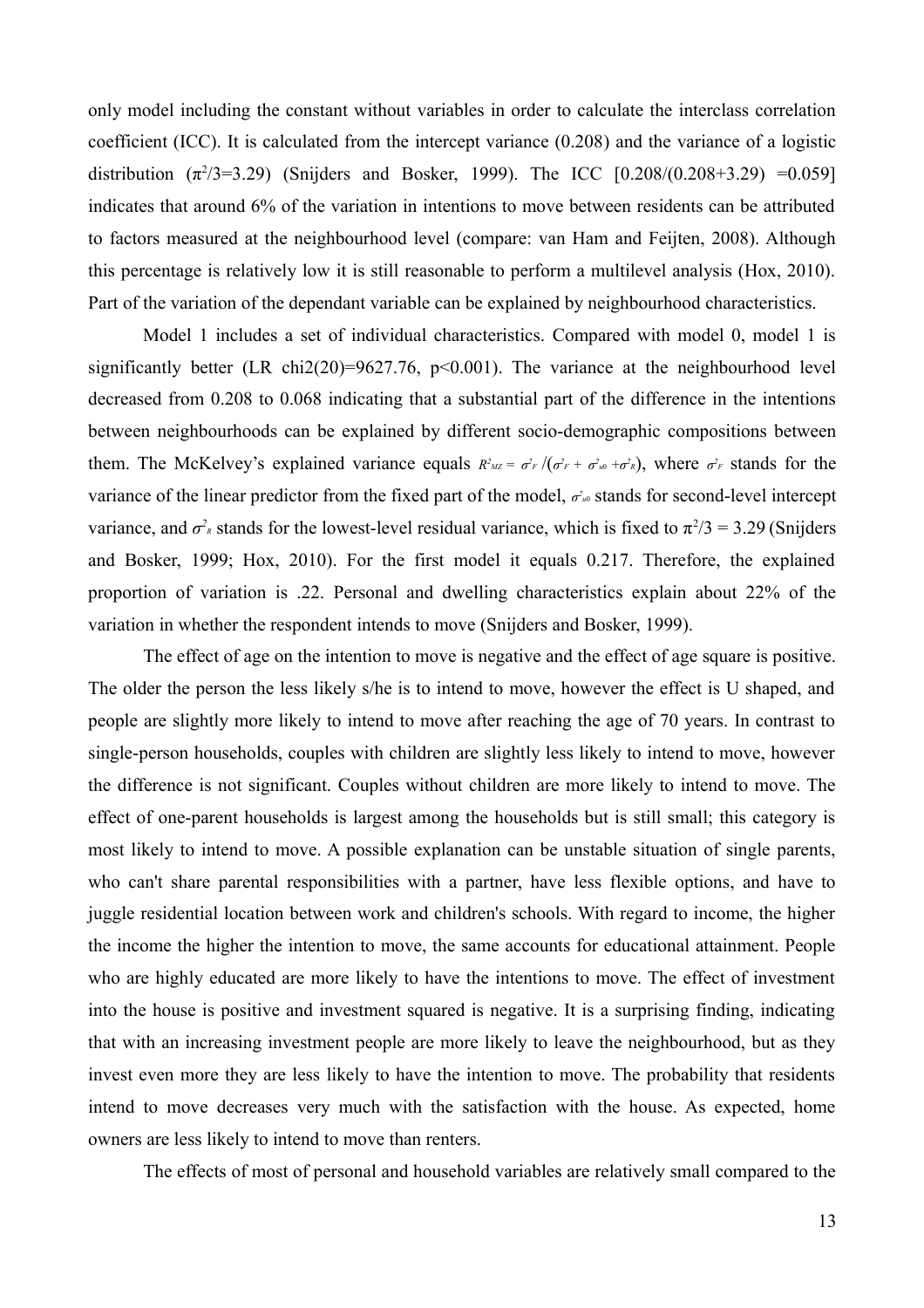characteristics of the dwelling, and the satisfaction with dwelling in particular. This might be due to the fact that personal propensities, such as income, education, and ethnicity are related to the housing characteristics, and the effects of personal variables are partly taken away by the dwelling characteristics (Schaake *et al.*, 2009; Feijten and van Ham; 2009).

Model 2 only includes the neighbourhood characteristics. Individual characteristics were omitted to see if they have mediating effect. Compared with model 0, model 2 is significantly better (LR chi2(14)=7374.54, p<0.001). For the second model McKelvey's explained proportion of variation equals 0.185. Therefore, perceiving disorder and disorganisation in the neighbourhood as well as differing from others in the neighbourhood explain about 18% of the variation in whether the respondent intends to move. However, this should be interpreted with caution because no individual variables are controlled for.

Controlling for individual opinions, an increase in social and physical disorder in the neighbourhood increases the likelihood that a resident would intend to move out. Individual opinion about social disorder also matters, the more a resident perceives social disorder, the more he is likely to intend to move. Individual perception about physical disorder is not significant. With regard to deterioration in the neighbourhood, the mean opinion doesn't matter, however an individual opinion is significant and positive, meaning that the more people perceive and expect the area to deteriorate, the more likely they are to intend to move.

The effects of differing from the neighbourhood, which seem to be significant, might be largely mediated by individual's characteristics. Differing from other neighbours with income and household composition does not seem to have any effect, differing with age seems to have a negative effect, and differing with ownership and ethnicity seems to have a positive effect. These effects are relatively small.

Model 3 includes both neighbourhood and individual characteristics. It is used to draw conclusions on the effect of neighbourhood characteristics, controlling for individual as well as calculate explained variance to compare with 2 previous models. Compared with model 1, model 3 is significantly better (LR chi2(14)=2641.78,  $p<0.001$ ). Also compared with model 2, model 3 is significantly better (LR chi2(20)=4895.00,  $p<0.001$ ). For the third model McKelvey's explained variance equals 0.279. Therefore, neighbourhood and individual factors included in the model explain about 28% of the variation in whether the respondent intends to move, meaning that there is still a large proportion of variation which remains unexplained.

The effects of most individual characteristics do not change after adding neighbourhood characteristics. In line with the life course hypothesis, the older the person the less probably to intend to move, which slightly decreases for the oldest people. However, with respect to household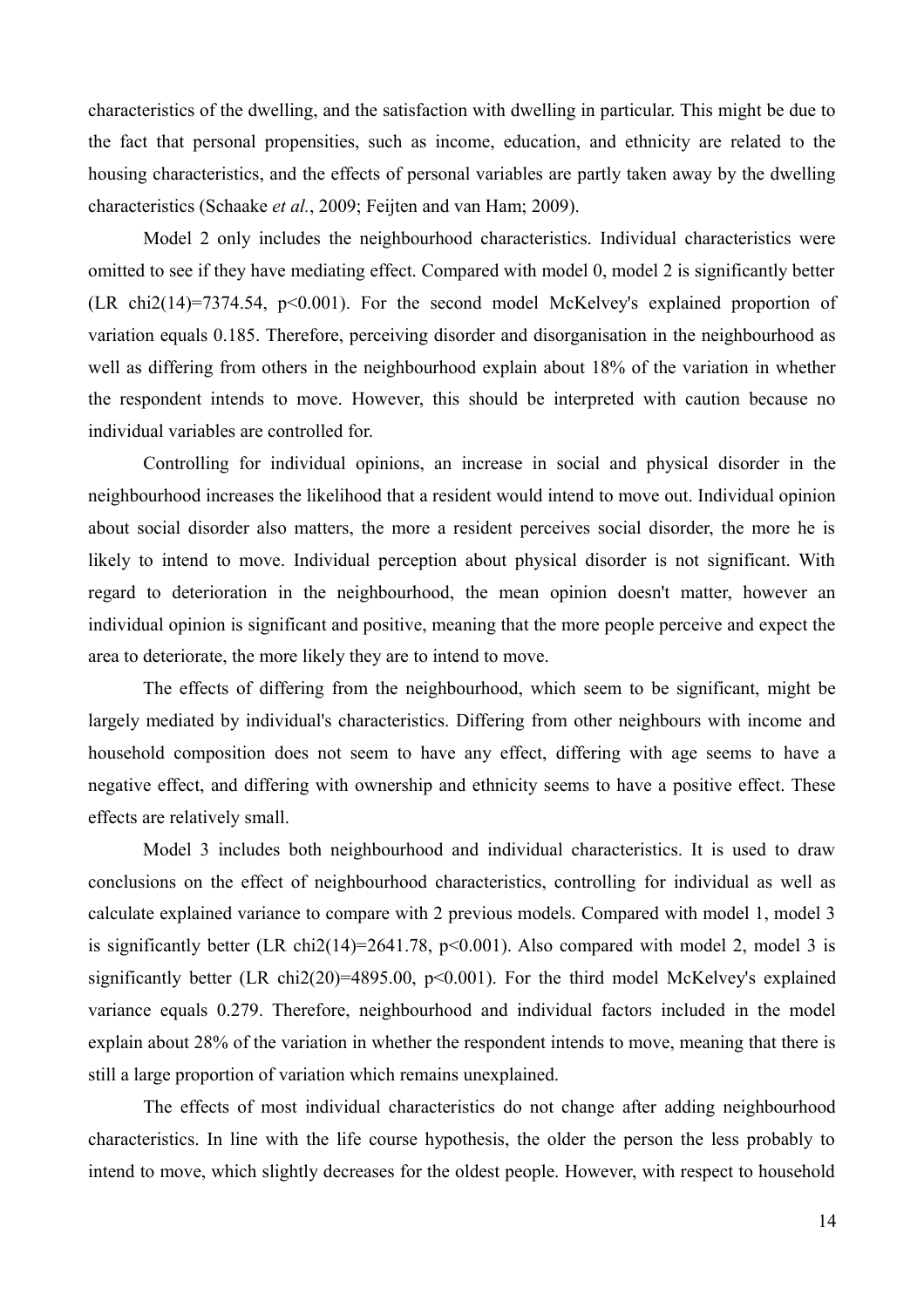composition, there is no significant difference between couples with children, singles, single parents with children and couples without children. Effect of income and education remains unchanged, the higher the value the higher the intention to move. The hypothesis on investment and cost on moving is partially confirmed. With an increase of investment people are more likely to leave the neighbourhood, but as they invest even more they are less likely to have the intention to move, which is against expectations. Satisfaction with the house decreases the probability that residents intend to move. Home owners are less likely to intend to move than renters.

When it comes to the neighbourhood characteristics a big part seems to be mediated by individual characteristics. This applies for social and physical disorder which loose significance, as well as differing from the other neighbours with age, ownership and ethnicity. Differing from others in terms of household composition and perceiving physical disorganisation gained significance. This might be an effect of suppression. Individual perceptions of social disorder and deterioration in the neighbourhood remain important factors increasing the probability to intend to move.

For the individual control variables, whether a person works or not is not significant. Living in a house has a negative effect compared to living in an apartment. People living in a house have a lower likelihood to intend to move out. An increase of the amount of rooms per person has no significant effect on intentions to move. The effect of gender is significant, female intend to move less often than male. A great part of the ethnic minorities do not significantly differ from the Dutch majority population with regard to the moving intentions. With an exception of Turkish, who are less likely to intend to move than Dutch.

For neighbourhood control variables, population density has no significant effect as a linear predictor. The effect of the satisfaction with neighbourhood is negative, indicating that people are less likely to intend to move when they are satisfied. The effect of the contact with neighbourhood is negative, so people are less likely to intend to move when they have good contact with neighbours.

Comparing the McKelvey's explained variance between the models it appears that neighbourhood characteristics add little information above the individual characteristics. Models with (a) individual, (b) neighbourhood and (c) both; explain respectively (a)22%, (b)18% and (c)28% of the variance of the intention to move. Small difference of 6% between a) and c) means that variables included in the model representing the impact of neighbourhood are improving the model only to a limited extend. Difference of 10% between b and c stands for a larger contribution of individual factors in explaining the intention to move.

Model 4 includes cross-level interactions with ethnicity and ownership. McKelvey's explained variance equals 0.267. Therefore, neighbourhood, individual factors and cross-level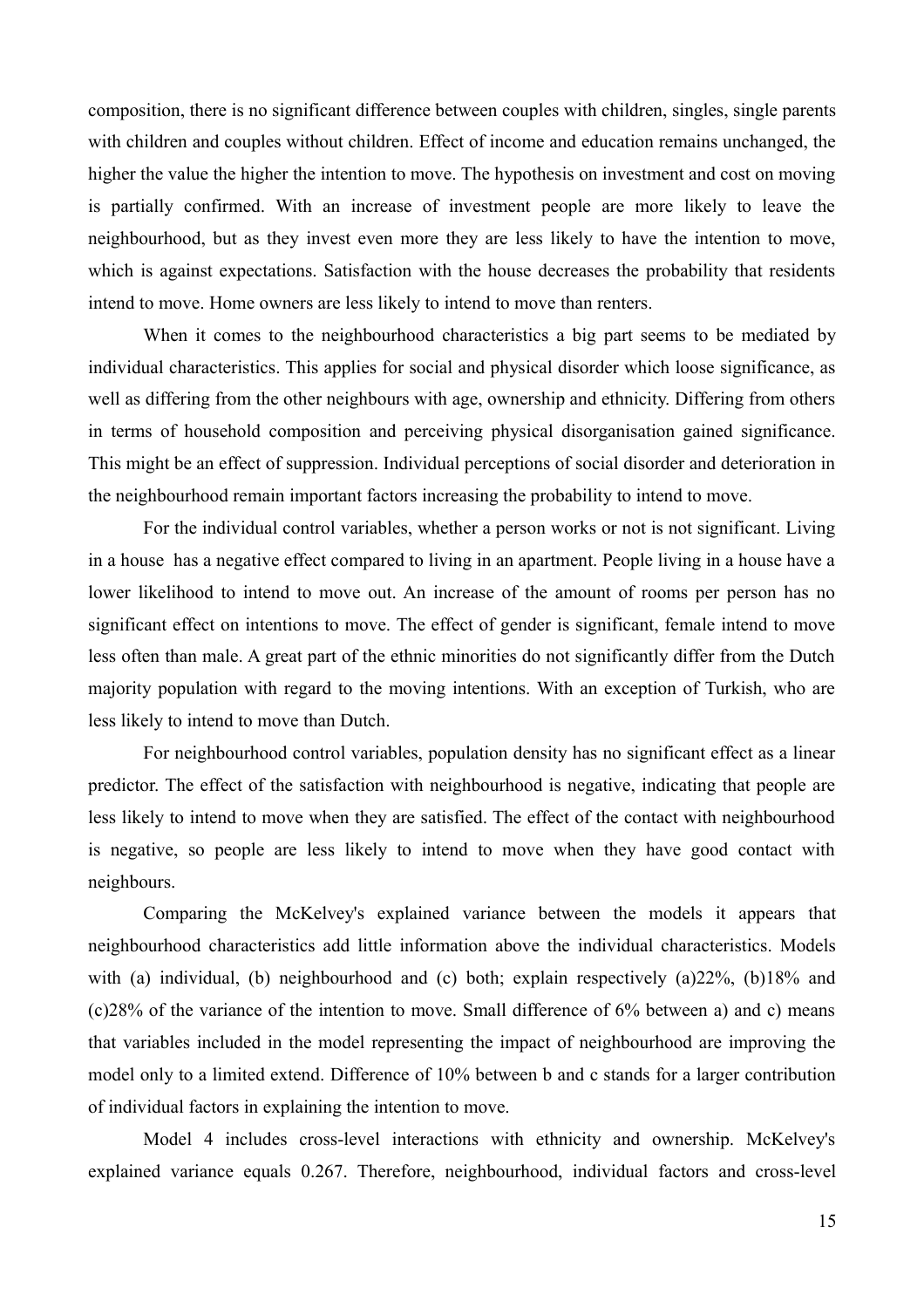interaction included in the model explain about 27% of the variation in whether the respondent intends to move. However, compared to model 3, model 4 is not significantly better (LR  $chi2(6)=11.88$ ,  $p>0.05$ ). Model 3 is parsimonious, based on model 3 hypotheses should be evaluated.

# **5. Conclusion and discussion**

This study investigated the impact of neighbourhood, individual characteristics and their interplay on the residential intention to move. To our knowledge it is the first study that combines different approaches such as individual cost/benefit approach and neighbourhood social disorder, as well as homophily preferences. Furthermore we argued that for specific individuals, neighbourhood characteristics matter differently in their importance for moving intentions. The major conclusions is that neighbourhood characteristics matter, but are largely mediated by individual ones. However, on an individual level, 20%[13](#page-15-0) of the residents state their moving intentions are related to the neighbourhood.

The life course hypothesis is generally confirmed. Findings are as follows: the older the person, the lower their income and level of education the less likely that they intend to move. These findings are mostly in line with the findings of other researchers (Schaake, 2009; van Ham and Feijten, 2008). Furthermore, household characteristics as such seem not to play an important role. What matters is how much the individual household composition differs from the main household composition in the neighbourhood. The more the household differs from the main composition in the neighbourhood the more likely to intend to move. This is a novel finding. A great part of the ethnic minorities do not significantly differ from the Dutch majority population with regard to the moving intentions. With an exception of Turkish, who are less likely to intend to move than Dutch.

The homophily principle about differing from the neighbours, although in this study confirmed only for the household composition, still might be area worth further exploration. Differing from the neighbours with the ethnicity is not significant. In this study it was treated relatively detailed, each ethnicity was considered separately. Other studies were either treating ethnicity as binary: majority–minority (Feijten and van Ham, 2009) or treated the neighbourhood as binary: concentrated–non-concentrated (Bolt and Kempen, 2010) and they found significant results. It might be that minorities indeed differ from each other. For some, it might be not important how many people of their own ethnicity are in the neighbourhood, but how many in total minority members are in the neighbourhood. Another intriguing finding is that the absolute difference from other neighbours with income doesn't play a role for moving intentions. The possible explanation

<span id="page-15-0"></span><sup>&</sup>lt;sup>13</sup> In the HDR respondents were asked explicitly, what is the main reason for their intention.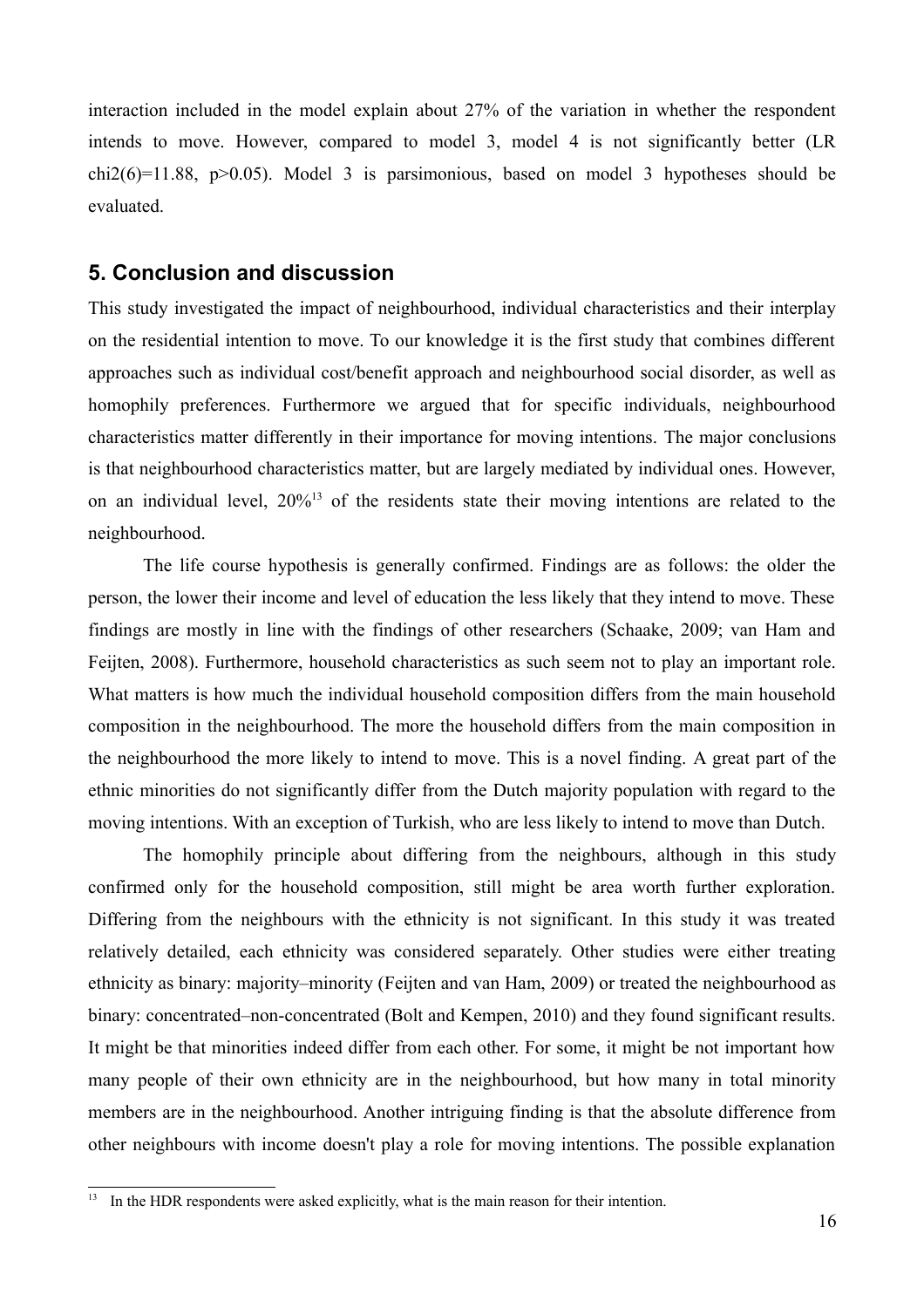might be that there is a difference between those whose income is below the mean and those whose income is above the neighbourhood's mean. The first one would be intending to stay while the second would prefer to intend to move; as a consequence the effects might cancel each other.

The hypothesis on investment and costs, despite surprising finding, still seems to hold. Overall, the higher the costs of moving the lower the probability of the intention to move. It seems strange at first, that we found that with an increase of investment people are more likely to leave the neighbourhood, but as they invest even more they are less likely to have an intention to move. Possible explanation can be that people are dissatisfied with their house and try to decrease the dissatisfaction by minor maintenance. By investing in the house, the situation becomes bearable, but one still intends to move. If one invests more, however, such as rebuilding something or doing major renovations, satisfaction increases and the likelihood of having moving intentions declines. Satisfaction with the house and ownership decrease the probability that residents intend to move. Hypothesis on investment and costs are valid also for the neighbourhood characteristics, the better the contact with neighbours and satisfaction the lower the probability of intending to move.

The hypotheses on disorder and deterioration hold only for individual perceptions, and not for the aggregated score, which mean that perceptions are not shared among residents. Deterioration, physical and social disorder matter only at the individual – subjective – level. Furthermore, the more deterioration or disorder a resident perceives and expects in the neighbourhood the more he is likely to intend to move. The results are in line with other studies that perception plays more important role in shaping the intentions to move than objective or mean characteristics (Andersen, 2008; Permentier *et al.*, 2007; Franzini *et al.*, 2007). This study seems to point out that individual perception is what matters before all, not the perceived average degree of disorder in the neighbourhood. On the other hand it can be that evaluation of the neighbourhood differs among groups. For example renters might be less sensitive to the disorder and deterioration than owners. This way mean effect in the neighbourhood might be insignificant, cancelled by opposing perceptions between renters and owners.

To conclude, the findings generally support the cost/benefit approach. Residents seem to seek equilibrium of costs and gains. While residential satisfaction seems to be the strongest predictor of moving intentions other factors still play a role. Disorder in the neighbourhood influences the intention to move as an individual perception rather than a concept shared by among neighbours. Differing from other neighbours although not confirmed in this study still may play an important role.

Some limitations might be related to the measurements and the statistical techniques. For example, we did not inquire into random slopes, hence we do not know whether some of the effects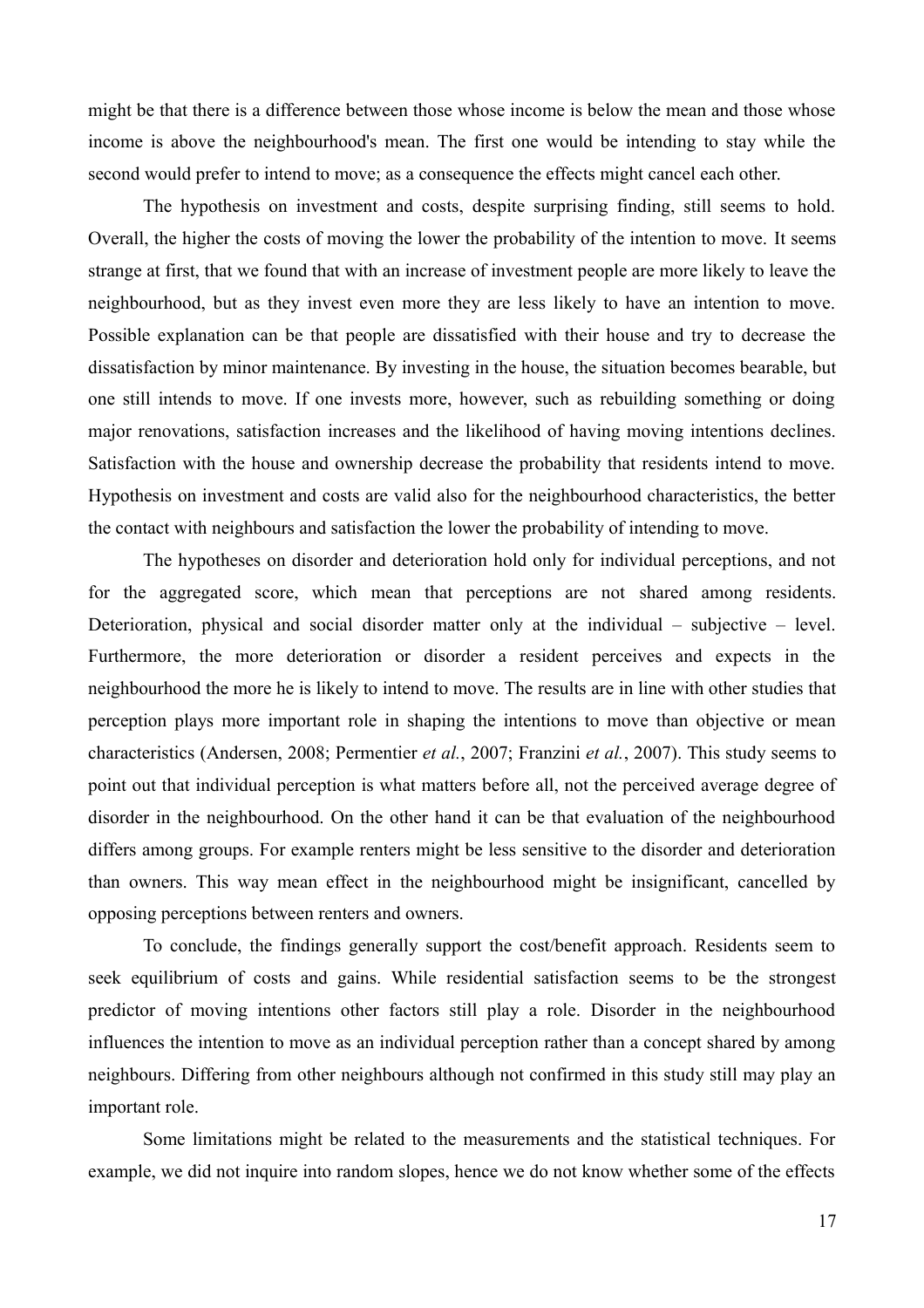found vary between neighbourhoods. Furthermore, the physical disorganisation scale had a quite low reliability; so the impact of physical disorganisation is not very well accessed. Finally, there were many missing values on a special group, i.e. households with children, and it might be that they are underrepresented.

To conclude, in this paper we tried to apply different approaches in one model. Although it seems that this is a fruitful way to go, still much is not yet explained and therefore – hopefully – subject for future research. The most important finding is that differences between an individual and his or her environment matter for intentions and behaviour. Seemingly, bonding, not bridging social capital (Woolcock and Sweetser, 2002) is it what makes people stay.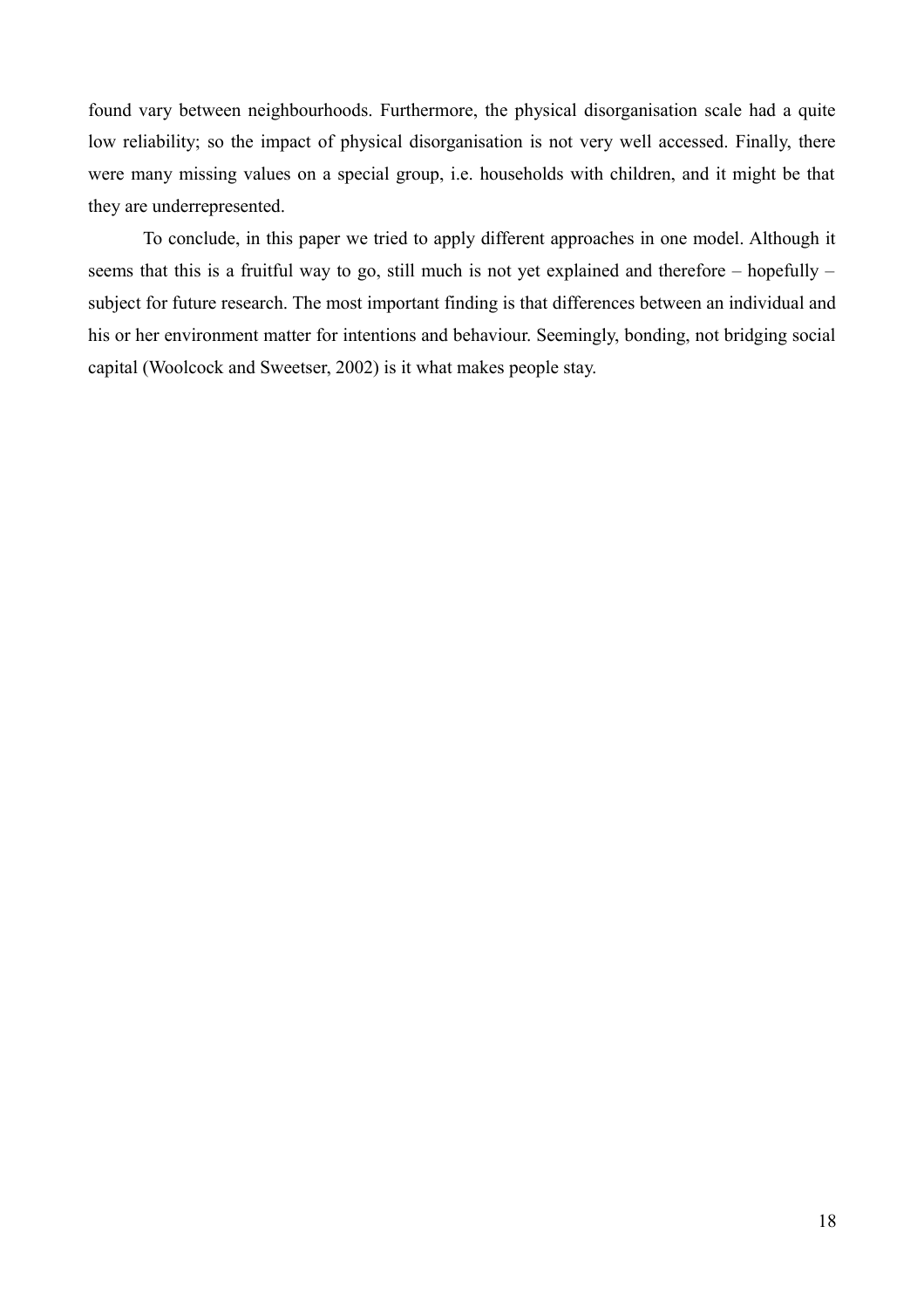# **References**

- Andersen, H.S (2008) Why do residents want to leave deprived neighbourhoods? The importance of residents' subjective evaluations of their neighbourhood and its reputation, *Journal of Housing and the Built Environment*, 23(2), pp. 79-101.
- Aneshensel, C.S. and Sucoff, C.A. (1996) The neighborhood context of adolescent mental health, *Journal of Health and Social Behavior*, 37, pp. 293-310.
- Bloem, B., Tilburg, T. van, and Thomése F. (2008) Residential Mobility in Older Dutch Adults:Influence of Later Life Events, *International Journal of Ageing and Later Life*, 1(3), pp. 21-44.
- Bolt, G. and Kempen, R. van (2010). Ethnic Segregation and Residential Mobility: Relocations of Minority Ethnic Groups in the Netherlands, *Journal of Ethnic and Migration Studies*, 36(2), pp. 333-354.
- Brown L.A. and Moore E.G. (1970) The Intra-Urban Migration Process: A Perspective, *Geografiska Annaler. Series B, Human Geography*, 52(1), pp. 1-13.
- Caughy, M.O., O'Campo, P.J. and Muntaner, C. (2003) When being alone might be better: Neighborhood poverty, social capital, and child mental health, *Social Science & Medicine*, 57(2), pp. 227-237.
- Clark, W.A.V. (1986). Residential segregation in American cities: a review and interpretation, *Population Research and Policy Review*, 5, pp. 95-127.
- Clark, W.A.V., Deurloo, M. and Dieleman, F. (2006) Residential Mobility and Neighbourhood Outcomes, *Housing Studies*, 21(3), pp. 323-342.
- Clark, W.A.V. and Ledwith,V. (2006) Mobility, housing stress, and neighborhood contexts: evidence from Los Angeles, *Environment and Planning A*, 38(6), pp. 1077-1093.
- Coulter, R., Ham, M. van and Feijten, P. (2011) A longitudinal analysis of moving desires, expectations and actual moving behavior, *Environment and Planning A*, 43(11), pp. 2742-2760.
- Dekker, K., Vos, S. de, Musterd S. and Kempen, R. van (2011) Residential satisfaction in European housing estates: A multilevel research approach, *Housing Studies*, 26(4), pp. 479-499.
- Dietz, R.D. (2002) The estimation of neighborhood effects in the social sciences: An interdisciplinary approach, *Social Science Research*, 31, pp. 539-575.
- Doff, W. and Kleinhans, R. (2011) Residential outcomes of forced relocation: Lifting a corner of the veil on neighbourhood selection, *Urban Studies* 48(4): 661-680.
- Elordui-Zapaterietxe, A. F. and Cladera, J. R. (2006) Residential mobility and Foreign Immigration Settlement in the Metropolitan Area of Barcelona, Presentation at Sixth European Urban and Regional Studies Conference.
- Fang, Y. (2006) Residential Satisfaction, Moving Intention and Moving Behaviours: A Study of Redeveloped Neighbourhoods in Inner-City Beijing, *Housing Studies*, 21(5), pp. 671-694.
- Feijten, P. and Ham, M. van (2007) Residential mobility and migration of the divorced and separated, *Demographic Research*, 17 (21), pp. 623-654.
- Feijten, P. and Ham, M. van (2009) Neighbourhood change… reason to leave? *Urban Studies*, 46, pp. 2103-2122.
- Fischer, C.S. (2002) Ever-More Rooted Americans, *City and Community*, 1(2), pp. 177–198.
- Frank, R. (2005) Microeconomics and Behavior. 6th ed. New York: McGraw-Hill.
- Franzini, L., Caughy, M.O., Nettles, S.M. and O'Campo, P. (2007) Perceptions of disorder: Contributions of neighborhood characteristics to subjective perceptions of disorder, *Journal of Environmental Psychology*, (28), pp. 83–93.
- Groot, C. de, Mulder, C.H., Manting, D. (2011) Intentions to Move and Actual Moving Behaviour in The Netherlands, *Housing Studies*, 26(3), pp. 307-328.
- Ham, M. van and Feijten, P. (2008) Who wants to leave the neighbourhood? The effect of being different from the neighbourhood population on wishes to move, *Environment and Planning A*, 40(5), pp. 1151-1170.
- Ham, M. van and Clark, W.A.V. (2009) Neighbourhood mobility in context: Household moves and changing neighbourhoods in the Netherlands, *Environment and Planning A*, 41(6), pp. 1442-1459.
- Hedman, L. (2011) The Impact of Residential Mobility on Measurements of Neighbourhood Effects, *Housing Studies*, 26(4), pp. 501-519.
- Hedman, L. and Ham, M. van (2011) Understanding neighbourhood effects: selection bias and residential mobility. In: van Ham M., Manley D., Bailey N., Simpson L., Maclennan D. (eds) *Neighbourhood Effects Research: New Perspectives.* Chapter 4: 79-100. Springer Dordrecht.
- Hipp, J.R. (2010) A dynamic view of neighborhoods: The reciprocal relationship between crime and neighborhood structural characteristics, *Social Problems*, 57(2), pp. 205-230.
- Homans, G.C. (1958) Social Behavior as Exchange, *American Journal of Sociology*, 63(6), pp. 597–606.
- Hox, J. (2010) Multilevel Analysis, 2nd Edition. London: Routledge.
- Kubrin, Ch. and Weitzer, R. (2003) New Directions in Social Disorganization Theory, *Journal of Research in Crime & Delinquency*, 40, pp. 374-402.
- Lowenkamp, Ch.T., Cullen, F.T., Pratt, T.C. (2003) Replicating Sampson and Groves's Test of Social Disorganization Theory: Revisiting a Criminological Classic, *Journal of Research in Crime and Delinquency*. 40(4), pp. 351-373.
- Lu, M. (1998) Analyzing migration decisionmaking: relationships between residential satisfaction, mobility intentions,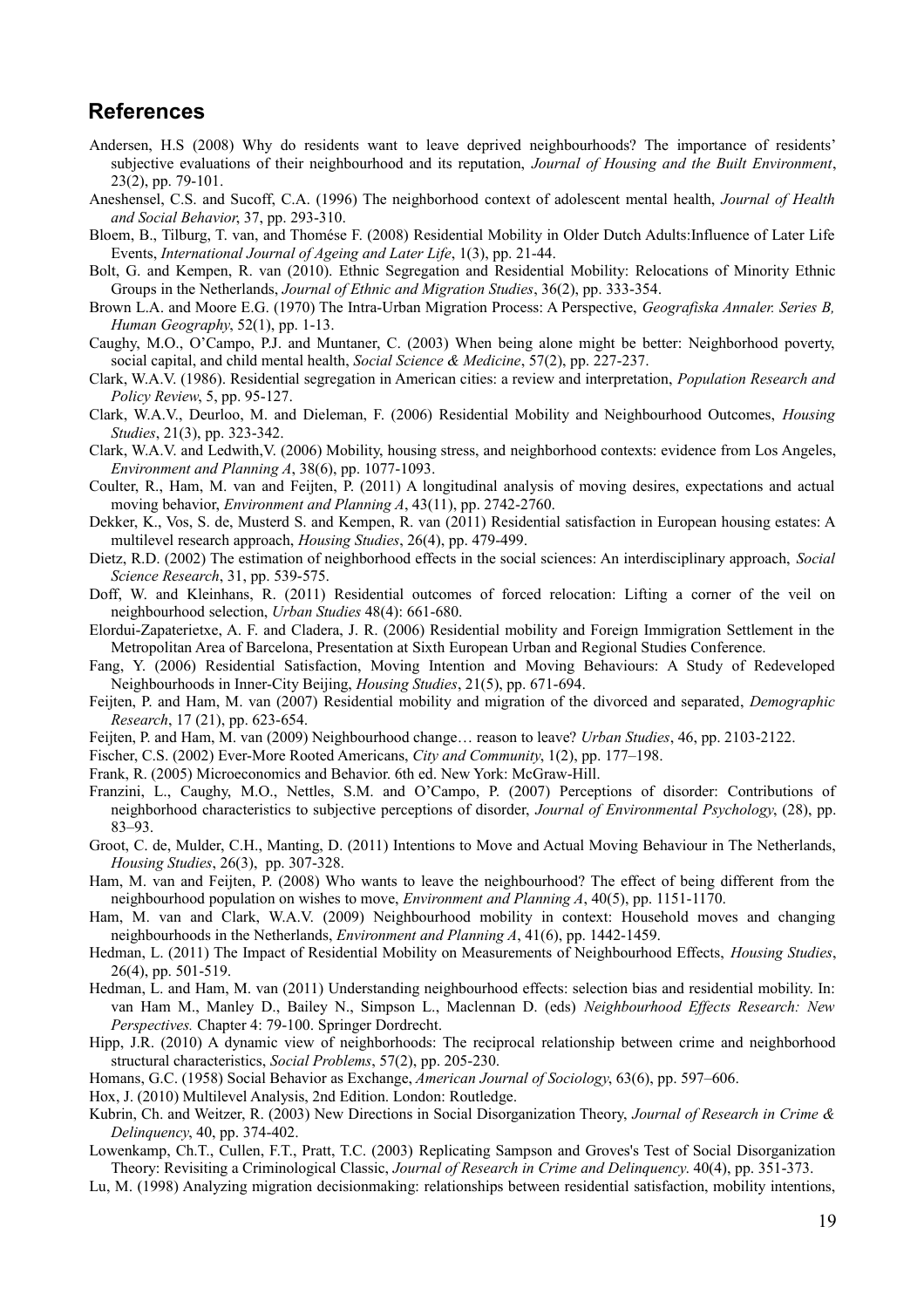and moving behavior, *Environment and Planning A*, 30(8), pp. 1473-1495.

- Lu, M. (1999) Do People Move When They Say They Will? Inconsistencies in Individual Mobility Behavior, *Population and Environment*, 20(5), pp. 467-488.
- Lupton, R. (2003) 'Neighbourhood Effects' Can we measure them and does it matter? *Case Paper 73*, London: Centre for Analysis of Social Exclusion, LSE.
- McPherson, M., Smith-Lovin, L., and Cook, J.M. (2001) Birds of a Feather: Homophily in Social Networks, *Annual Review of Sociology*, 27, pp. 415–44.
- Mohnen, S.M., Groenewegen, P.P., Völker, B. and Flap, H. (2011) Neighborhood social capital and individual health, *Social Science & Medicine*, 72(5), pp. 660-667.
- Parkes, A., Kearns, A. and Atkinson, R. (2002) What Makes People Dissatisfied with their Neighbourhoods? *Urban Studies*, 39 (13), pp. 2413-2438.
- Permentier, M., Ham, M. van and Bolt, G. (2007) Behavioural responses to neighbourhood reputations, *Journal of Housing and the Built Environment*, 22, pp. 199–213.
- Ross, C.E. and Mirowsky, J. (2001) Neighborhood Disadvantage, Disorder, and Health, *Journal of Health and Social Behavior*, 42(3): 258-276.
- Sampson, R. and Groves, B.W. (1989) Community Structure and Crime: Testing Social Disorganization Theory, *American Journal of Sociology*, 94, pp. 774-802.
- Sampson, R. and Raudenbush, S. (1999) Systematic Social Observation of Public Spaces: A New Look at Disorder in Urban Neighborhoods, *The American Journal of Sociology*, 105 (3), pp. 319-42.
- Sampson, R. and Raudenbush, S. (2004) Seeing Disorder: Neighborhood. Stigma and the Social Construction of 'Broken Windows, *Social Psychology Quarterly*, 67(4), pp. 319-42.
- Sampson, R. and Raudenbush, S. (2005) Neighborhood stigma and the perception of disorder, *Focus*, 24(1), pp. 7-11.
- Schaake, K., Burgers, J.P.L., Mulder, C.H. (2010) Ethnicity at the individual and neighborhood level as an explanation for moving out of the neighborhood, *Population Research and Policy Review*, 29(4), pp 593-608.
- Snijders, T. and Bosker, R. (1999) Multilevel Analysis: An Introduction to Basic and Applied Multilevel Analysis. Sage. Sun, I.Y., Triplett, R. and Gainey, R.R. (2004) Neighborhood Characteristics and Crime: A Test of Sampson and Groves' Model of Social Disorganization, *Western Criminology Review*, 5(1), pp. 1-16.
- Vandenbrande, T. (ed.), Coppin, L., Hallen, P. van der, Ester, P., Fouarge, D., Fasang, A., Geerdes, S. and Schömann, K. (2006) Mobility in Europe. Analysis of the 2005 Eurobarometer survey on geographical and labour market mobility. Dublin: European Foundation for the Improvement of Living and Working Conditions.
- Varady, D. (1989) The Impact of City/Suburban Location on Moving Plans: A Cincinnati Study, *Growth and Change,* 20(2), pp. 35-49.
- Wilson, J. Q., & Kelling, G. (1982) The police and neighbourhood safety: Broken windows, *Atlantic*, 127, pp. 29-38.
- Woolcock, M. and Sweetser, A.T. (2002) Bright ideas: social capital the bonds that connect, *Asian Development Bank Review*, 34(2), pp. 26-27.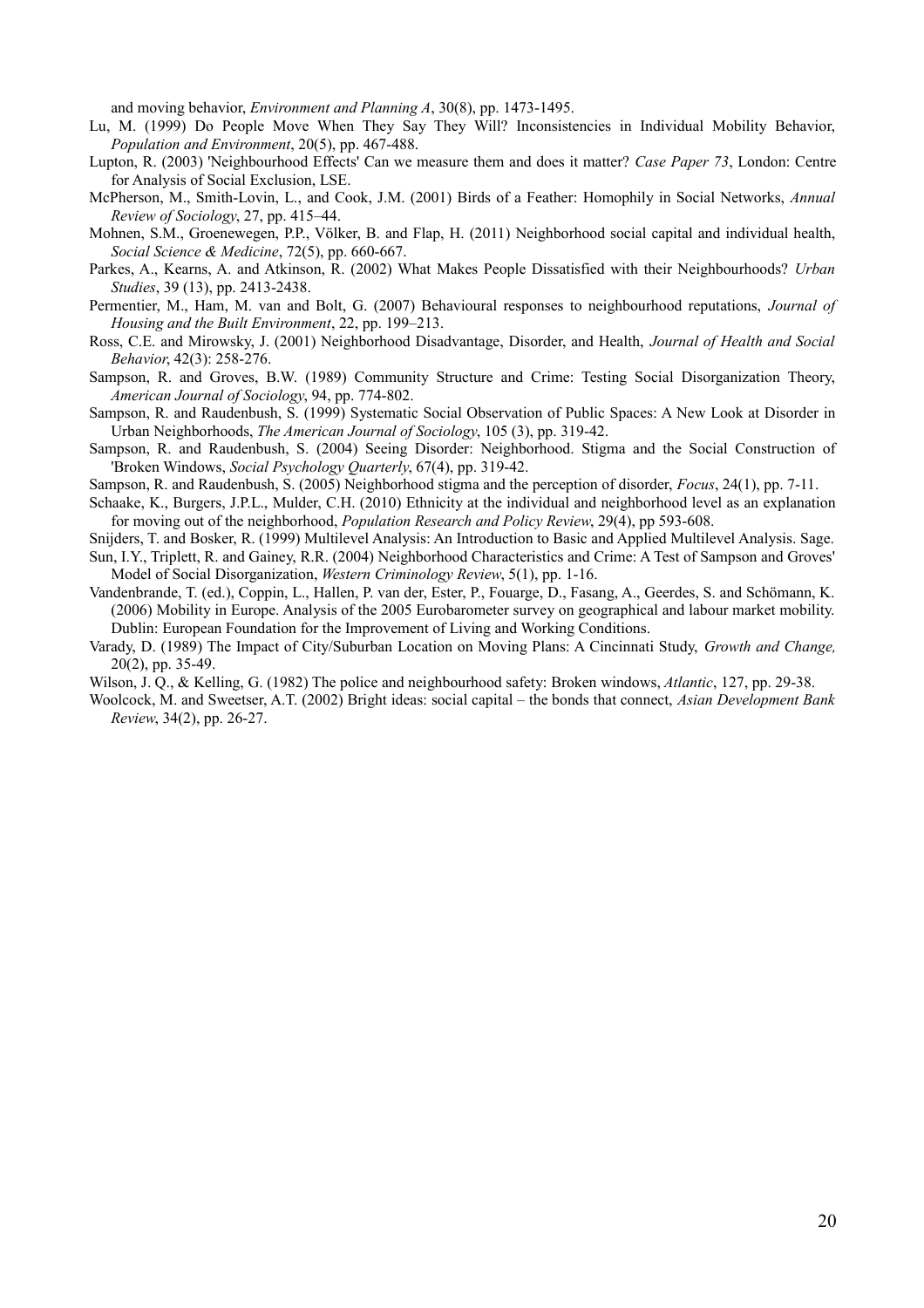| Variable                        | Number $(\% )$ | Mean (Std.Dev.) | Min / Max     |
|---------------------------------|----------------|-----------------|---------------|
| Intention to move               | 16,616 (26.82) |                 |               |
| No intention                    | 45,330 (73.18) |                 |               |
| Life course:                    |                |                 |               |
| Age                             |                | 51(16.3)        | 18/88         |
| Age squared                     |                | 2909 (1739.7)   | 324 / 7744    |
| Household: Single               | 19,480 (31.45) |                 |               |
| Couple                          | 20,772 (33.53) |                 |               |
| Couple+child                    | 17,784 (28.70) |                 |               |
| Parent+child                    | 3,895 (6.31)   |                 |               |
| Yearly income[1000E]            |                | 17(9.3)         | 0/68          |
| Education[years]                |                | 14(3.5)         | 0/19          |
| Investment and cost:            |                |                 |               |
| Investment house                |                | 2.40(2.4)       | 0/7           |
| Investment squared              |                | 11.74 (15.68)   | 0/49          |
| Satisfaction house(satisfied=1) |                | 0.89(.32)       | 0/1           |
| Owner                           |                | 0.57(0.49)      | 0/1           |
| Disorder in the neighbourhood:  |                |                 |               |
| Social disorder                 |                | 0.35(0.483)     | 0/2           |
| Physical disorder               |                | $0.62$ $(.500)$ | 0/2           |
| Mean social disorder            |                | 0.35(.145)      | 0/1.67        |
| Mean physical disorder          |                | $0.62$ (.214)   | 0/1.67        |
| Deterioration                   |                | 0.93(.519)      | 1/3           |
| Mean deterioration              |                | 0.93(0.144)     | 1/3           |
| Differing from neighbours:      |                |                 |               |
| Difference-income               |                | 7.92(6.28)      | 0/56.16       |
| Difference-age                  |                | 15.9(11.6)      | 0/56.98       |
| Difference-household            |                | 36(10.8)        | 0/86          |
| Difference-ownership            |                | 43 (16.9)       | 0/96          |
| Difference-ethnicity            |                | 34 (30.3)       | 0/99          |
| Cross-level interactions:       |                |                 |               |
| Owner*Difference-ownership      |                | 23.9(23.9)      | 0/96          |
| Dutch*Difference-ethnicity      |                | 17(15.5)        | 0/90.5        |
| Moroccan*Difference-ethnicity   |                | 1.26(10.5)      | 0/99.2        |
| Turkish*Difference-ethnicity    |                | 1.67(12.0)      | 0/99.2        |
| Antillean*Difference-ethnicity  |                | 0.85(9.06)      | 0/99.2        |
| Surinamese*Difference-ethnicity |                | 2.12(13.7)      | 0/99.2        |
| Other*Difference-ethnicity      |                | 10.7(29.8)      | 0/99.2        |
| Individual controls:            |                |                 |               |
| Work                            |                | 0.50(.50)       | 0/1           |
| Type of house(house=1)          |                | 0.63(0.48)      | 0/1           |
| Amount of rooms/person          |                | 2.27(1.16)      | 0.1 / 23      |
| Gender(female=1)                |                | 0.56(.50)       | 0/1           |
| Ethnicity: Dutch                | 50,758 (81.94) |                 |               |
| Moroccan                        | 882 (1.42)     |                 |               |
| Turkish                         | 1,184 (1.91)   |                 |               |
| Antillean/Aruba                 | 550 (0.89)     |                 |               |
| Surinamese                      | 1,480 (2.39)   |                 |               |
| Other                           | 7,092 (11.45)  |                 |               |
| Neighbourhood controls:         |                |                 |               |
| Density(people/ha)              |                | 139 (138.2)     | 0.29 / 1413.6 |
| Satisfaction neighbourhood      |                | 0.81(.395)      | 0/1           |
| Contact with neighbours         |                | 2.53(.785)      | 0.25 / 4.25   |

Table 1. Descriptive statistics for variables used in analysis (N=61,946).